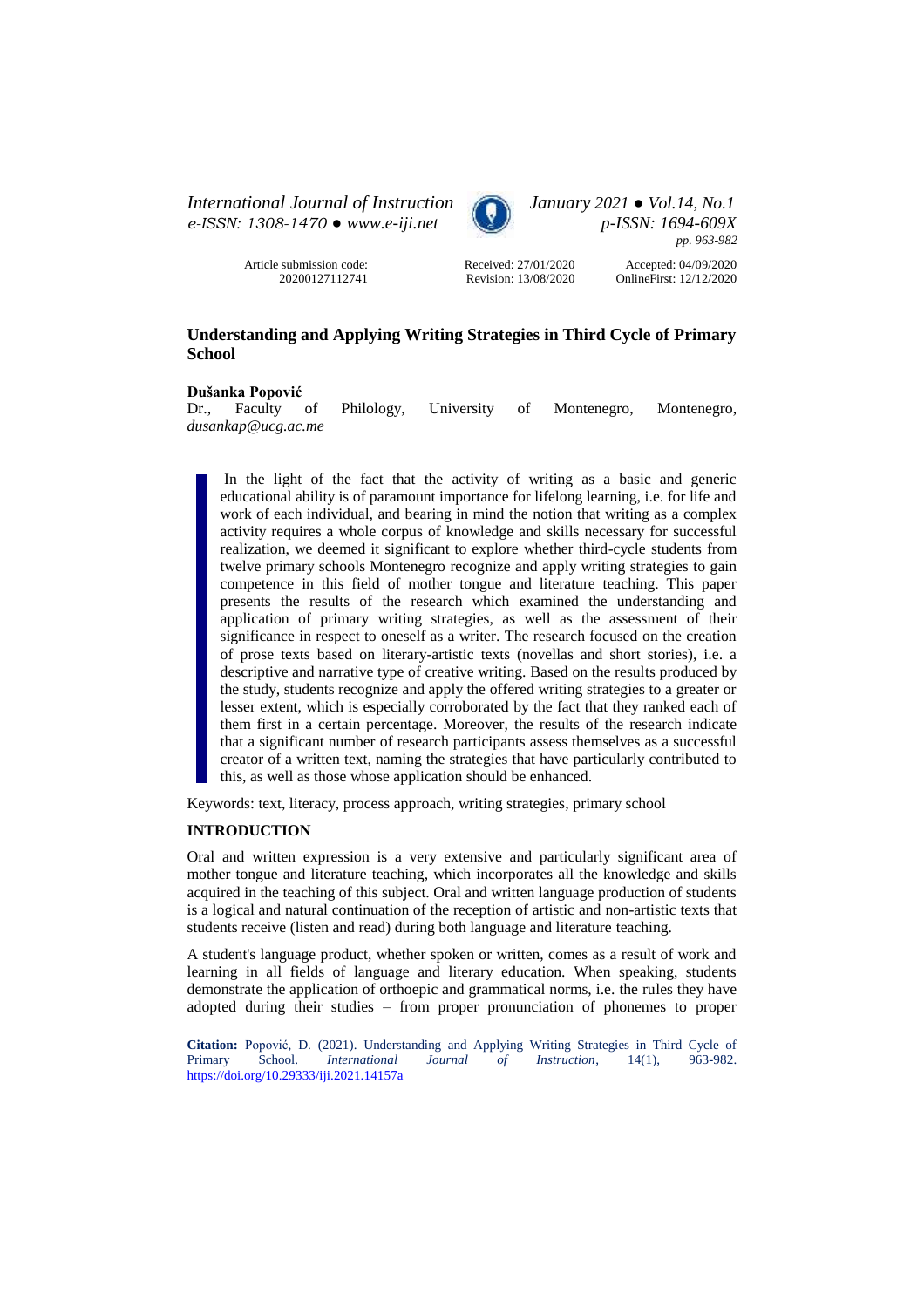accentuation, diction and intonation. When writing, students display to which level they have adopted spelling and grammar rules, as well as knowledge of laws of producing a text appropriate to their age. Mindful of language, style and spelling of a written composition, a student strives to integrate them into valid statements and a complete text. That is why written compositions are the most comprehensive and all-embracing form of teaching, but also the greatest test of knowledge in the field of this subject (Nikolić, 2009).

It is through empowering students to produce a correct written text that their competence is significantly acquired when it comes to the first of eight key competences for lifelong learning (European Commission [EU Commission], 2018a) – the literacy competency: "Literacy is the ability to identify, understand, express, create, and interpret concepts, feelings, facts and opinions in both oral and written forms, using visual, sound/audio and digital materials across disciplines and contexts. It implies the ability to communicate and connect effectively with others, in an appropriate and creative way. Development of literacy forms the basis for further learning and further linguistic interaction. Depending on the context, literacy competence can be developed in the mother tongue, the language of schooling and/or the official language in a country or region" (European Commission, 2018a, 2). Gaining literacy competence also requires a competent teacher who understands that text creation is part of that competence, and that it is his or her obligation to further the understanding of writing process through personal experience and to improve his or her practice accordingly (Gains & Graham, 2011).

Writing is a very complex and cognitively demanding activity, as well as one of the fundamental or generic educational abilities that are acquired throughout primary education and continually developed throughout the whole life (Nikčević-Milković, 2016).

Teaching students to write is one of the important learning outcomes in the Curriculum (2017) for language and literature teaching in primary school in Montenegro. Within that outcome, the process approach which encompasses the writing strategies whose application we analysed in the research was proposed, based on previous positive experiences of teachers and the research results on its implementation (Popović, 2018). Given the partial openness of the curriculum, the teachers have the opportunity to plan writing classes in accordance with the needs of students they teach and based on the circumstances in which they teach, which creates conditions for effective teaching of the strategies we examine, as well as their functional application.

#### **Theoretical Framework**

What actually is writing? Theorists define it in many ways, but its essence always remains the same  $-$  it is a creative act that requires a certain creative charge, and the ability to convey personal reflections, emotions and attitudes by means of written word to the audience. It is the way in which a writer shapes their idea to a level at which it can be successfully communicated to readers, while connecting with readers through a topic developed from and based on a original idea (Steele et al., 2004). Dyson and Freedman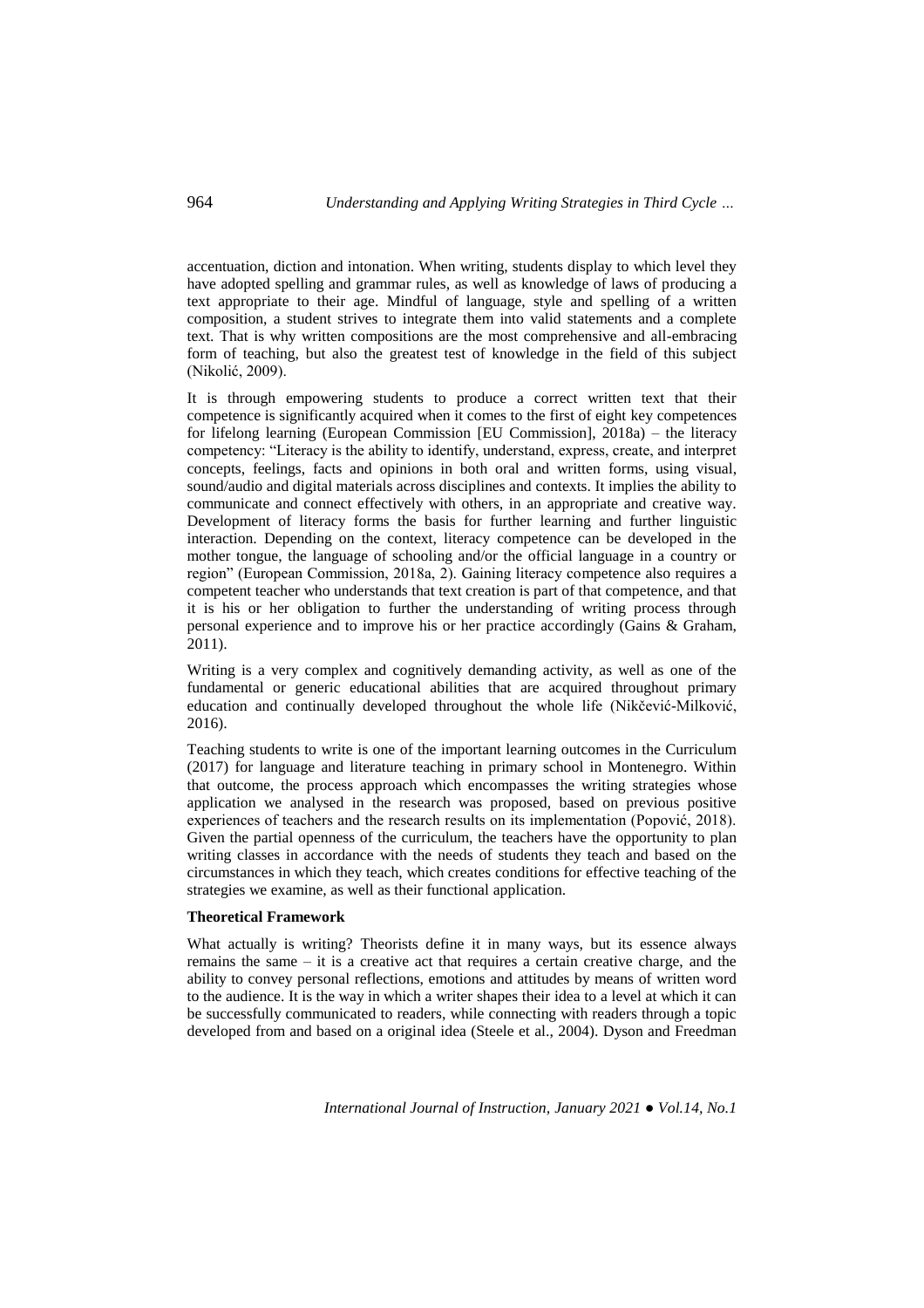(2003) define writing as a developmental and flexible process influenced by a writer's abilities, the type of writing, and the conditions in which writing takes place.

Where the creative product comes from and what it takes to create it are questions that theorists and researchers in the field have disagreed with since ancient Greece. Namely, Plato considered poetry to be of divine origin and to emerge as an expression of inspiration – poems are divine work, and poets are interpreters of the gods who act in the inspiration of the soul. Aristotle, emphasizing technical solutions in one poetic work, highlighted the ability of individual talent and excluded the presence of divine inspiration in it. He believed that everything depended on the personal will, imagination and power of a poet to present events as vividly as possible or to reach as deeply as possible into the being of the character represented in their work. Plato and Aristotle are founders of two conflicting theories of creative writing that will be revisited in later literary periods, with new features and different formulations attributed to both these theories (Djordjić, 2014).

The analysis of literary works throughout history made it possible to describe the element the work is comprised of and to determine its genre (prose, poetry, drama) and form (poem, story, novel, novel ...) in accordance with the observed characteristics. It was particularly the literature theory that dealt with this, but other sciences (anthropology, linguistics, psychology, sociology, aesthetics, philosophy ...) made a contribution to shedding light on the mystery of the composing a literary creation, its uniqueness and the path that the creator followed. Furthermore, a great contribution to shedding light on the activities of creative writing was made by writers who decided to share the secret of creation with readers (e.g., Umbero Eco, Edgar Allan Poe and many others).

Finally, the research of creative process shows that a masterpiece requires a certain talent that often comes with subtle sensibility, inventiveness, fancy and imagination (Djordjić, 2014). Nonetheless, effort, learning, knowledge, skill, energy and perseverance are also vividly present factors in the creation of a good text or a masterpiece. The work can also be well-crafted, which confirms the fact that writing to a certain level can be learned and that it is possible to acquire a good enough basis in school for further work on developing a writing competency in accordance with each individual's life needs and intentions.

As part of language teaching, students read non-artistic texts of various types and produce texts modelled after those they have read. Non-artistic texts have a more rigid form, as well as style, (scientific, business, publicist, and administrative) that need to be known and that foreground the communicative function of language. Such texts usually serve as a means of communicating data about the outside world, human experience and knowledge, and are informative in nature. They have a set form, so it is relatively easy to teach students to meet the requirements of administrative and conventional communication, i.e. to write letters, greetings, thank-you notes, payment slips, fill in forms, but also write texts based on popular science articles. Knowledge of text structure is an important strategy that particularly affects the quality of this type of text (Englert et al., 1988).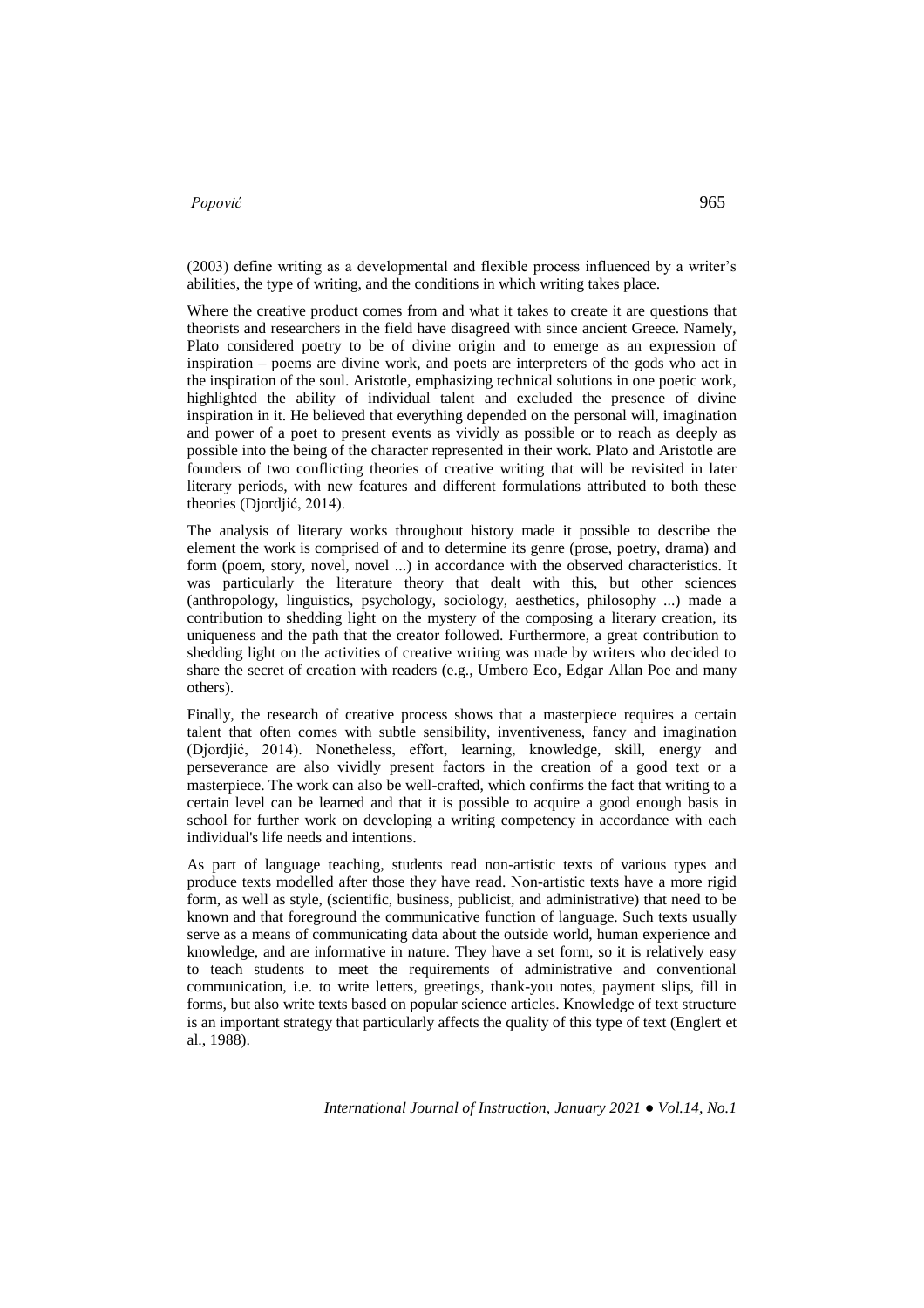In literature classes, students create texts that emulate literary works. Literary text, distinct as it is, is marked by the existence of two associated relations integral to its comprehension – the relation to language and the relation to reality. Literary works carry the vital messages that exist and can only be comprehended because they have been conveyed in a particular way (Solar, 2012). Moreover, reading literary works contributes to the further development of students' imaginative abilities, along with the ability of analytical thinking, combinatorics and prediction, and at the same time, it introduces students to shaping different experiences in words (Grosman, 2010). Every writing task requires a certain amount of creativity, but creating a text modelled after a literary text, or writing fiction, opens up much greater possibilities for being unique. Wideness and freedom of choice, polistylistic and aesthetic orientation of this style puts it in contrast with all other functional styles. It has the dominant role in functional stylistic decomposition and it mostly represents lexical and grammatical potential of language, and is characterized by a large and diverse expression. Type of thinking underlying the literary style could be called esthetical transformation of the reality, that is, the transformation of observations and perceptions through subjective experience and shaping (Tošović, 2002).

Successful oral and written forms, with all its particularities, are important for further development, progress, life and future work of the student. Both activities incorporate the knowledge as well as many a skill acquired through language and literature teaching, which are expressed, functionally applied, developed and enhanced in applying different creative writing strategies such as: finding and selecting material relevant to the topic and its functional structuring, knowledge of the text composition and knowing the rules of its composing; having a skill to form paragraphs and contextualize them in to whole style as a whole, having and choosing appropriate vocabulary and possessing knowledge of different forms of expression (description, narration, dialogue, monologue ...), i.e. style as a whole, as well as the application of grammatical principles, i.e. spelling rules when it comes to a written text. Even though both activities require hard work to achieve satisfactory results, teachers point out that it is the written language that poses a bigger problem for students. Namely, written language depends more upon the grammatical norm and its syntactic structure is more complex than the structure of the spoken language (Rosandić, 2002). Therefore, it is understandable that so far methodologists have dealt with written student production rather than oral.

The latest methodics concepts of teaching writing rely on the results of text linguistics, and lately it is the stylistic component in the development of the culture of writing that has begun to assert itself – i.e. the viewpoint that the culture of writing is acquired by getting to know and use the expressive possibilities of the standard language at all its levels (Rosandić, 2002).

An analysis of existing approaches to teaching writing (presentation, interaction, instructional, free and process) shows that the process approach (as well as the interaction approach, but in this paper we will focus solely on the process approach) provides the most opportunities to develop the strategies necessary to master writing competency as a whole. The process approach is based on the principle of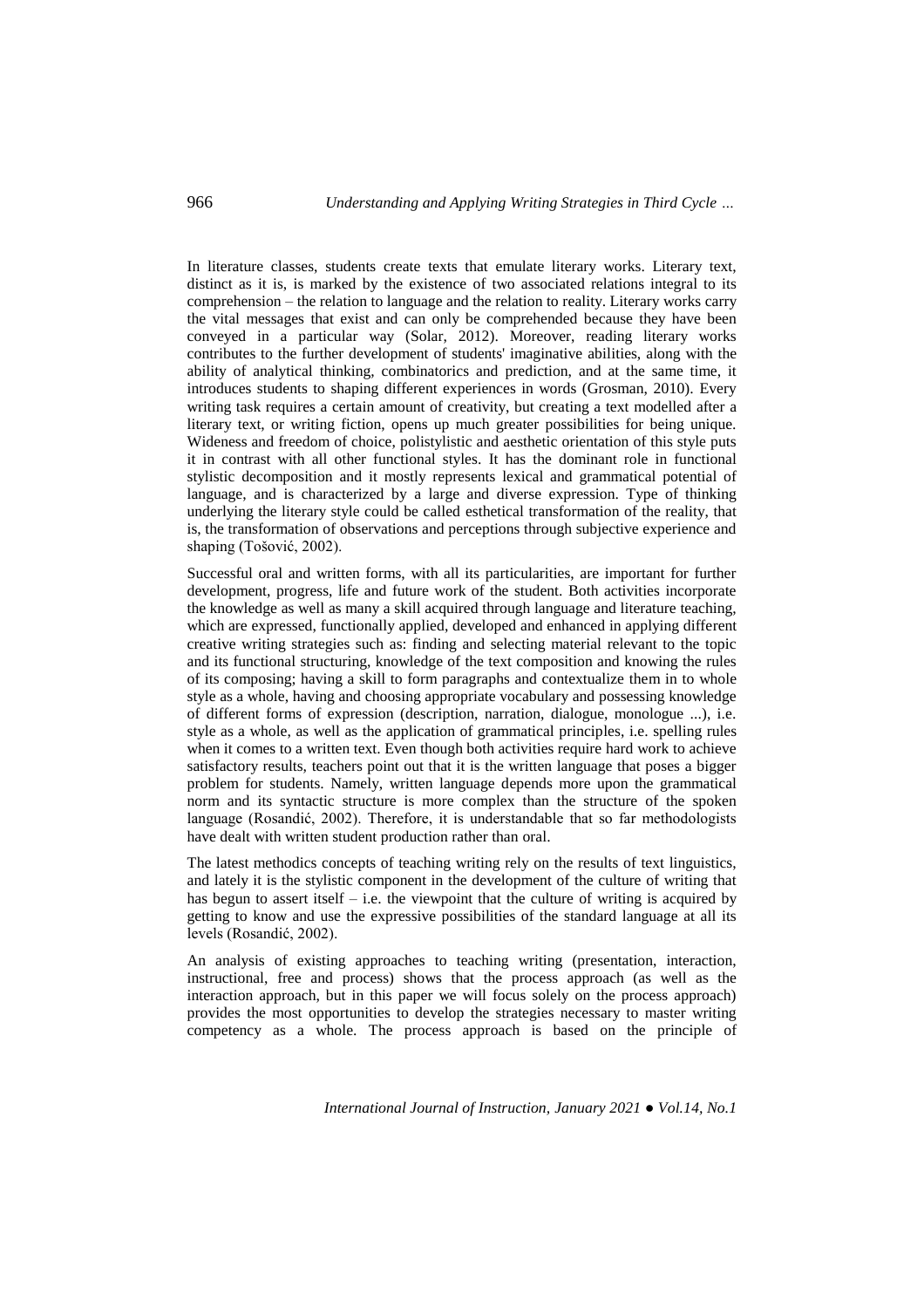individualization of the teaching process, which means that little and young writers choose a topic to write about led by personal interests, knowledge and preferences (as well as the audience for which they write). The second postulate of this approach is that students have as much time at their disposal for writing as they need. This approach consists of several stages all of which aim at developing appropriate strategies: selecting a topic and/or its title, collecting material, making a text plan, selecting and structuring material, composing the first draft of the text, consulting a teacher and classmates, composing a second draft of the text, editing and proofreading and publication of works. During this process, students have continuous teacher support and feedback – they discuss the composition of the assignment, the relevance of the material, the place and role of the characters in the story, the event and the way it is developed, the logical layout of the details, the passage outlines, the appropriateness of certain forms of expression (descriptive, narrative, monologue, dialogue...) and finally the grammatical, spelling and graphic organization of the text. This means that primary school students need to master primary and, at least to some extent, secondary writing strategies. According to Wright and Rosenberg (1993) the primary writing strategies are: defining the topic, audience and purpose of writing, making a text plan, collecting material, and preparing the first draft, discussing the key idea of a text, etc., while secondary strategies are: anticipating criticism, asking questions, figurative language, historical data, diagrams and letters, literature, etc.

Murray (1985), who was among the first to describe this approach as way of teaching writing, warns that the processes associated with the act of writing vary with each new writing and that one should keep in mind the personality of each writer, their cognitive style, and their experience for teaching to be effective and successful.

The research of the existing approaches to teaching writing in Montenegrin primary schools indicates that teachers still give preference to the presentation approach as traditional and proven, but at the same time, the data show that the process and interaction approach as innovative methods in the explored area, are positioned immediately after the presentation approach. This testifies to the positive changes in the field of writing and the transition from product-oriented writing to process-oriented writing (Popović, 2019). Therefore, the significance of this research lies in determining the attitude of students towards the offered writing strategies and assessing how the students perceive their significance in respect to themselves. The results should contribute to a greater understanding of the utmost importance of being familiar with these strategies and their more intensive application in the process of teaching creative writing to primary school students.

# **Defining the Problem**

Research and analysis of teaching oral and written expression in schools in Montenegro show that students mostly create texts during one school class (45 minutes), writing on a topic chosen by a teacher or less frequently on a subject of their own choosing. The research also indicates that the independent creation of text is, in general, introduced through a presentation procedure (a teacher explains the type of text to be written, its style properties, structure and form of expression, then evaluates and corrects the text),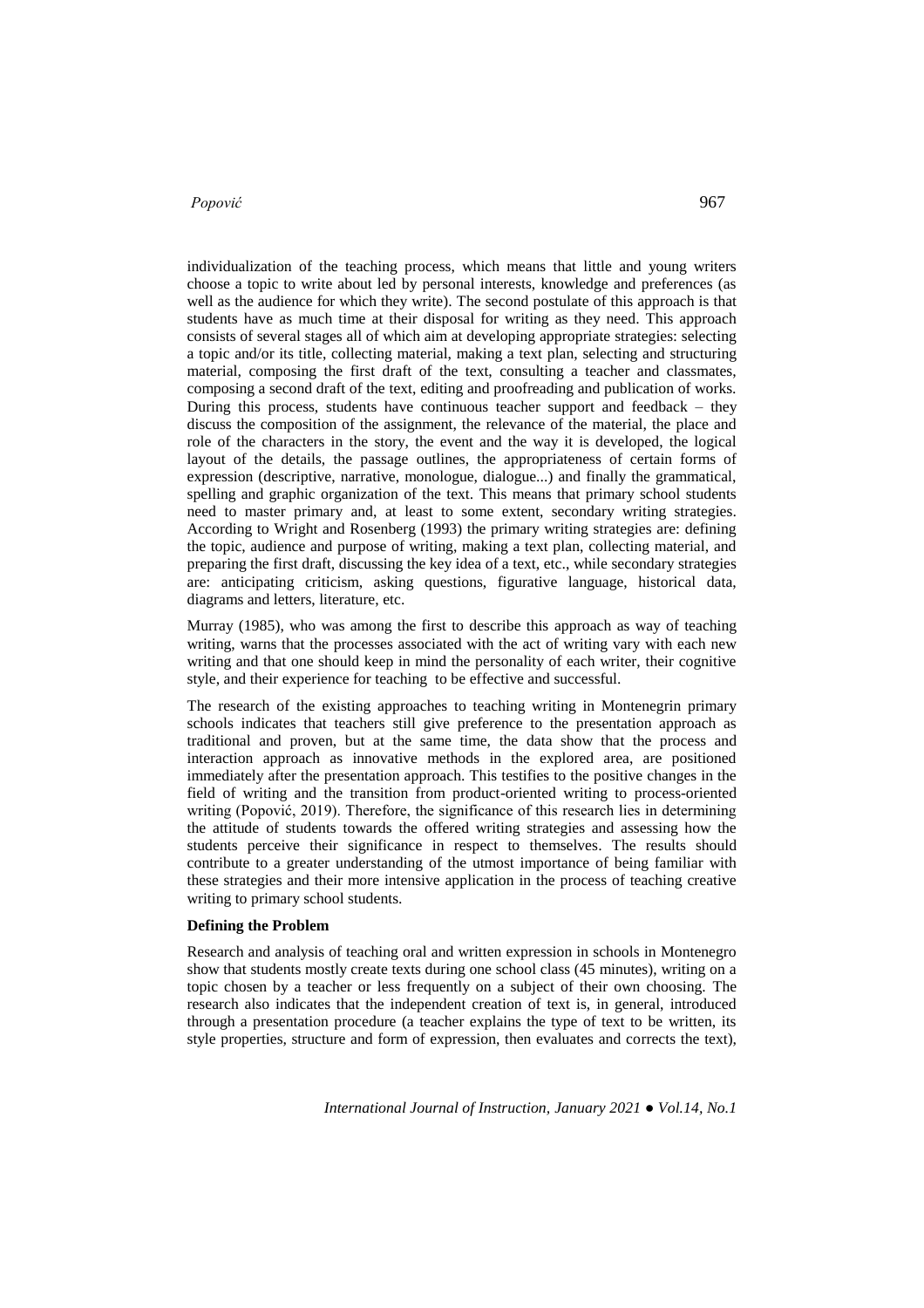and that students generally do not understand the function and importance of making a text plan. Therefore, the accomplishments in the field of creative literacy are usually repeated according to the principle: two or three students in the class write a stylistically linguistically sound text in terms of its composition and content; the same group of students writes in order to address the topic and meet the requirements set by a teacher without much zeal and creativity, while a number of students produce texts that, in form, content and style, do not meet the age criteria. Often one or even more students in a class do not write at all. Such situation leads to conclusion that there is a lack of continuous teaching of writing skill, and that the teaching of written expression relies mostly on what students inherently have, i.e. it rests on students' talent. Furthermore, apart from creating a text independently as a form of individual work, nothing else in the process is individualized, despite the fact that creation of text, artistic or non-artistic, is a distinctly individual act (Popović, 2013; ([Bureau for Education Services](http://www.zzs.gov.me/en) [BES], Examination Center of Monetnegro [ECM], 2012; Examination Center of Monetnegro [ECM], 2015).

Numerous studies from many countries report positive effects on pupils' writings when the process approach to writing was a part of the writing instruction (e.g., Graham, McKeown, Kiuhara & Harris, 2012; Graham, & Perin, 2007; Graham & Sandmel, 2011). Applying the process approach to writing (Emig, 1967, 1971; Flower & Hayes, 1981; Graves, 1983, 1994; Hayes & Flower, 1980, 1986; Murray, 1968, 1972) in a number of schools in Montenegro through innovative educational programs has proven to be effective, as it allows for an individual approach that teaching writing lacks and its application provides teaching primary writing strategies (Popović, Novović, 2016; Popović, 2019). Moreover, the possibility of choosing a topic and writing over a period of more than one school hour can solve the problem the research has highlighted as the most vital in the writing process (Popović & Novović, 2016). Applying this approach and monitoring the teaching of writing in schools, as well as the output i.e. student texts have shown that students taught by using this approach possess knowledge and skills in the field of text creation and are more eager to engage in this activity. That is why we decided to examine students' attitudes toward the particular writing strategies that they adopt as part of the process approach. The research focused on the creation of prose texts based on literary-artistic texts (novellas and short stories), i.e. a descriptive and narrative type of creative writing.

The research question, therefore, was: *do the students of third cycle of primary school know, understand and apply the writing strategies offered within the process approach necessary for successful writing, and do these strategies contribute to students' competence in this field?*

The above stated research question set the research objective: *to determine whether the students of third cycle of primary school know, understand, and apply the writing strategies offered within the process approach, and how they assess their significance in respect to themselves.*

The research should contribute to understanding the importance of teaching students the writing strategies adopted through the process approach, and their more extensive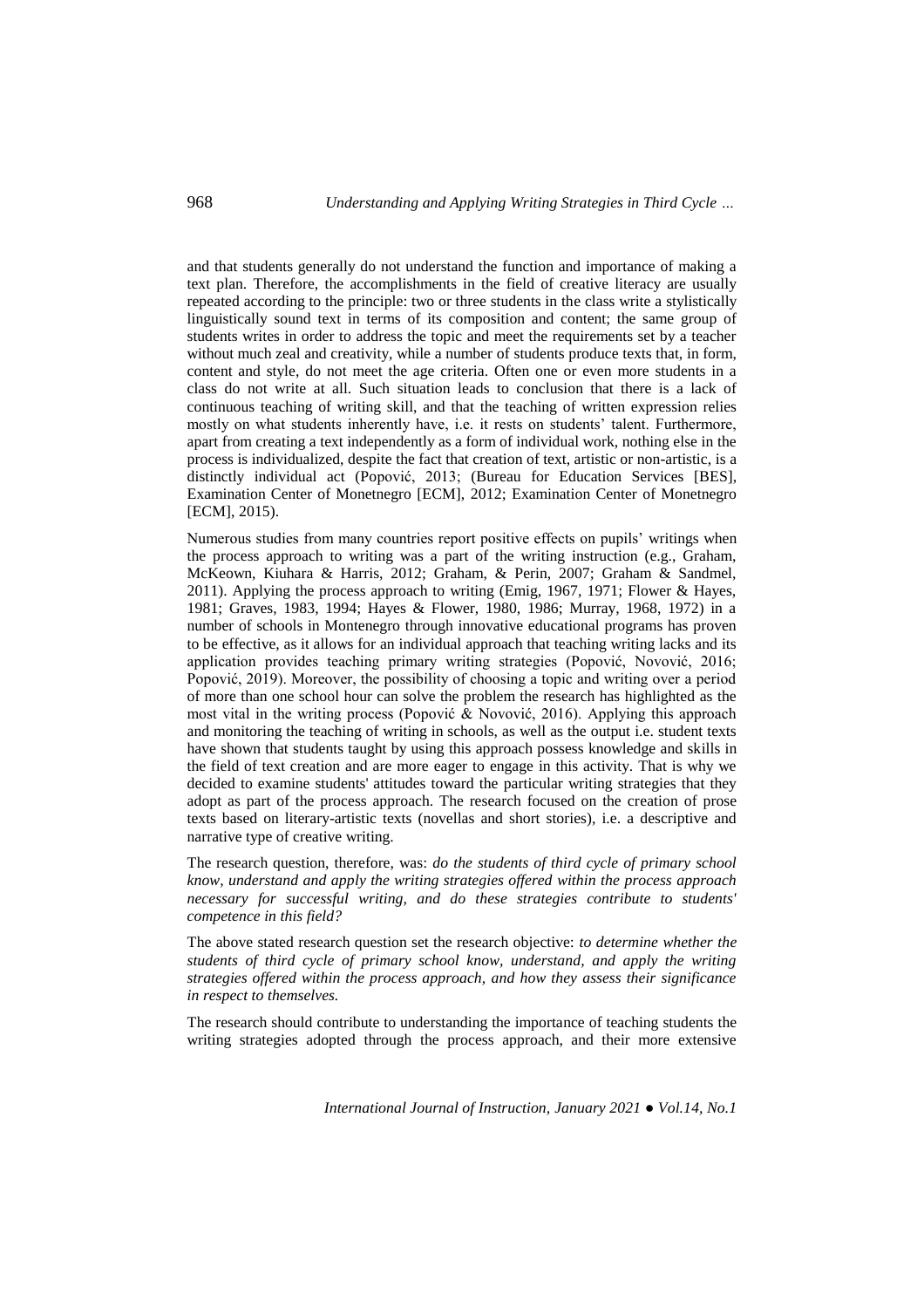application in teaching in order to enhance students' competence and increase the intrinsic motivation for writing in primary school.

#### **METHOD**

The undertaken research, according to the method of data collection, belongs to the group of quantitative research based on the collection of numerical data, whose analysis and establishment of cause and effect relationships and relationships between quantitative data obtained by statistical processing have led to certain results and, accordingly, appropriate conclusions. Upon defining the problem in the form of research questions and determining the research objective, we have put forward a hypothesis, and through the selected technique and appropriate instruments, collected the necessary data on a selected sample. Based on the way data are analyzed and interpreted, this research can be categorized as descriptive and causal-comparative, as we seek to systematically and factually describe and define certain specific characteristics of the observed objects or phenomena and examine the influence of the independent on the dependent variable.

#### **Research Hypothesis**

In line with the aforementioned research objective and research questions, we have put forward the following hypothesis: *the students of third cycle recognize, understand, and apply writing strategies taught by teachers as part of the process approach at school, and perceive that the implementation of these strategies contributes to enhancing their writing creativity.*

#### **Research Sample**

The basic set (broadly defined) comprised all third-cycle students (seventh, eighth and ninth graders) of primary school in Montenegro. By means of sample method, we extracted from the basic set the research set as a representative research sample. A representative sample consists of 154 respondents, third cycle students from 12 primary schools, from all three regions in Montenegro: southern, central and northern. We chose the third cycle students because we believe that at that age, they can identify and rank strategies that helped them create a good text in terms of language, style and content. The interviewed students were taught writing through the process approach within the project "How to Help Students Successfully Create Oral and Written, Artistic and Nonartistic texts" ([Bureau for Education Services,](http://www.zzs.gov.me/en) 2013).

| The basic set of research |          |           |                                |     |    |    |    |             |     |    |    |
|---------------------------|----------|-----------|--------------------------------|-----|----|----|----|-------------|-----|----|----|
| City                      | Region   | Number of | Grade and number               |     |    | М  | F  | Achievement |     |    |    |
|                           |          | schools   | of pupils<br>VII<br>VIII<br>IX |     |    |    |    | E           | VG  | G  |    |
|                           |          |           |                                |     |    |    |    |             |     |    | S  |
| Podgorica                 | Central  | 4         | 21                             | 21  | 22 | 30 | 34 | 16          | 16  | 16 | 16 |
| Nikšić                    | Central  | 2         | 10                             | 10  | 10 | 15 | 15 | 8           | 8   |    |    |
| Bijelo Polje              | Northern | 3         | 10                             | 10  | 10 | 15 | 15 | 8           | 8   |    | ⇁  |
| Bar                       | Southern | 3         | 10                             | 10  | 10 | 14 | 16 | 8           | 8   |    | 7  |
|                           | TOTAL:   | 12        | 51                             | 51  | 52 | 74 | 80 | 40          | 40  | 37 | 37 |
|                           |          |           |                                | 154 |    |    |    |             | 154 |    |    |

Table 1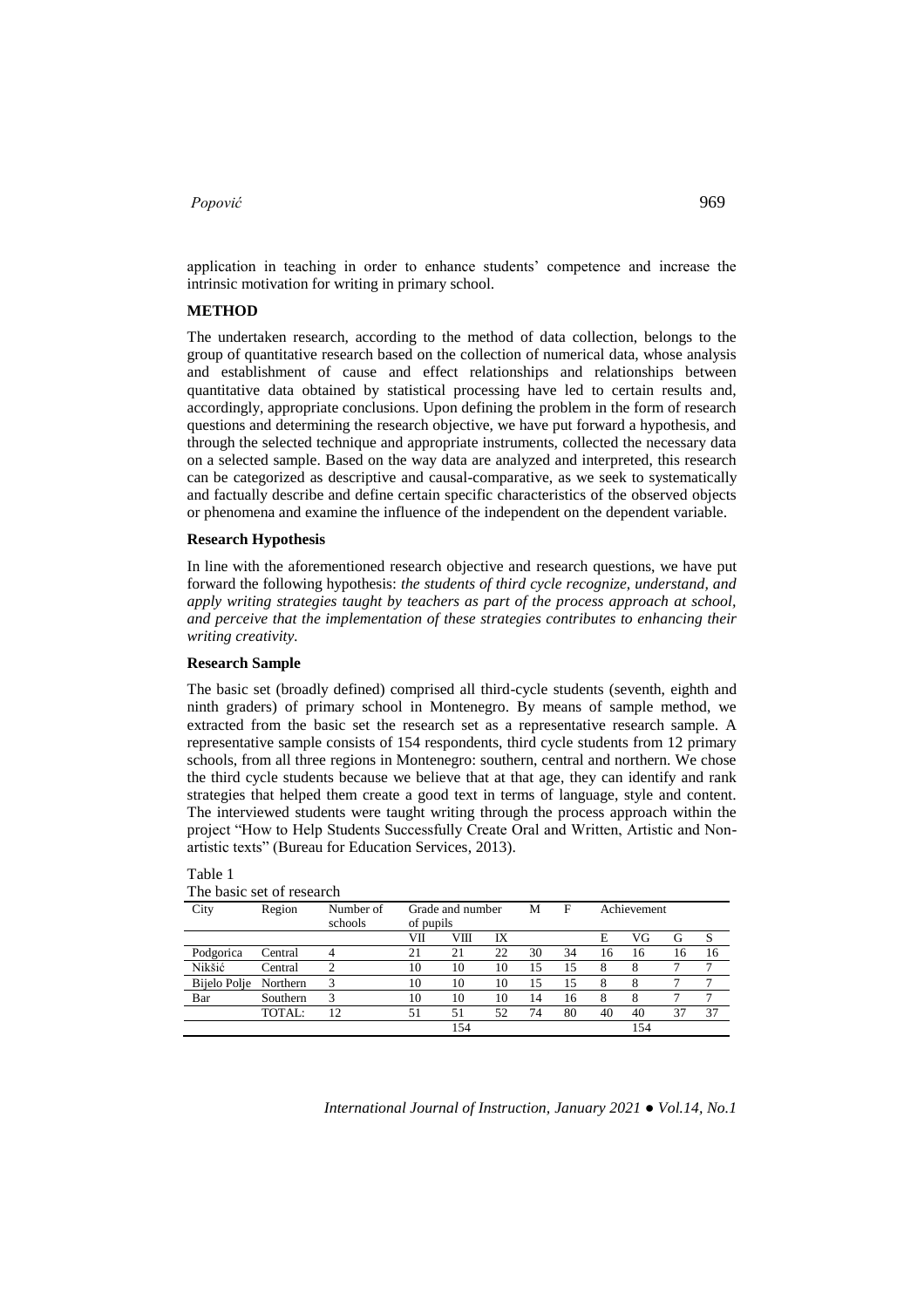#### **Technique, Instrument and Research Variables**

In order to obtain data relevant to the goal of our research, we used a survey technique and we used a survey questionnaire composed of closed, semi-structured and thematically organized questions as an instrument. The questionnaire comprised ten questions, eight of which were closed-ended (four questions with the possibility of choosing one or more answers, two questions of alternative choice and two questions in the form of a scale), as well as two combined questions (one multiple choice question and one in the form of a scale rank question with the possibility of explaining and adding some more categories which makes this question partly open).

The questions were focused on students' experiences in the process of independent creation of a written text within the process approach and their relationship to the different stages of its creation (from preparation for writing to the final version of the text). The questionnaire was delivered to the respondents in writing, with instructions for its completion. At the beginning of the questionnaire, in its general part, the respondents provided information about the school and class they attend, followed by information on gender and accomplishments in the field of Mother Tongue at the end of the first semester. These data were mainly used to describe the research sample and indicate its representativeness.

For the purpose of this paper, we used the answers provided to two questions – the first question was given in the form of a rank scale (the categories offered were to be ranked according to students' personal attitude to each of them), while the second question was in form of multiple choice answers and students had to choose one. Within the first question, the respondents were asked to rank seven key activities, i.e. strategies used in the process of writing a text by marking the one that they considered the most important for their own creation with number 1, and the one they as individuals deemed to be the least important with number 7. In doing so, they could skip/ignore the one that they do not deem important, do not use it or are not familiar with. The strategies offered relate to formulating topic and its title, collecting material, planning and drafting a text, creating sentences and grouping them into paragraphs, as well as spelling and grammatical accuracy of the text. The question was aimed at determining whether the respondents know and apply the writing strategies offered and how they assess them. In the second question, the respondents were asked to assess their own competence in this area by selecting one of the four options given. The question was aimed at determining the respondents' attitude towards their own writing skills. In both cases, the respondents had the opportunity to clarify further options they ranked or circled in the posed question i.e. the opportunity to explain the choice of the first-ranked strategy in writing, as well as the assessment of their own competence to write creatively.

A preliminary survey conducted on a small sample of respondents (20) aimed to test the validity and reliability of the instrument used. Listed metric characteristics were established by means of an assessment by three associate researchers through a comparative analysis of the issues and phenomenon under examination (validity), as well as by determining the degree of equilibrium (Pearson's Correlation Coefficient) between the results the respondents achieved in the first and the second application of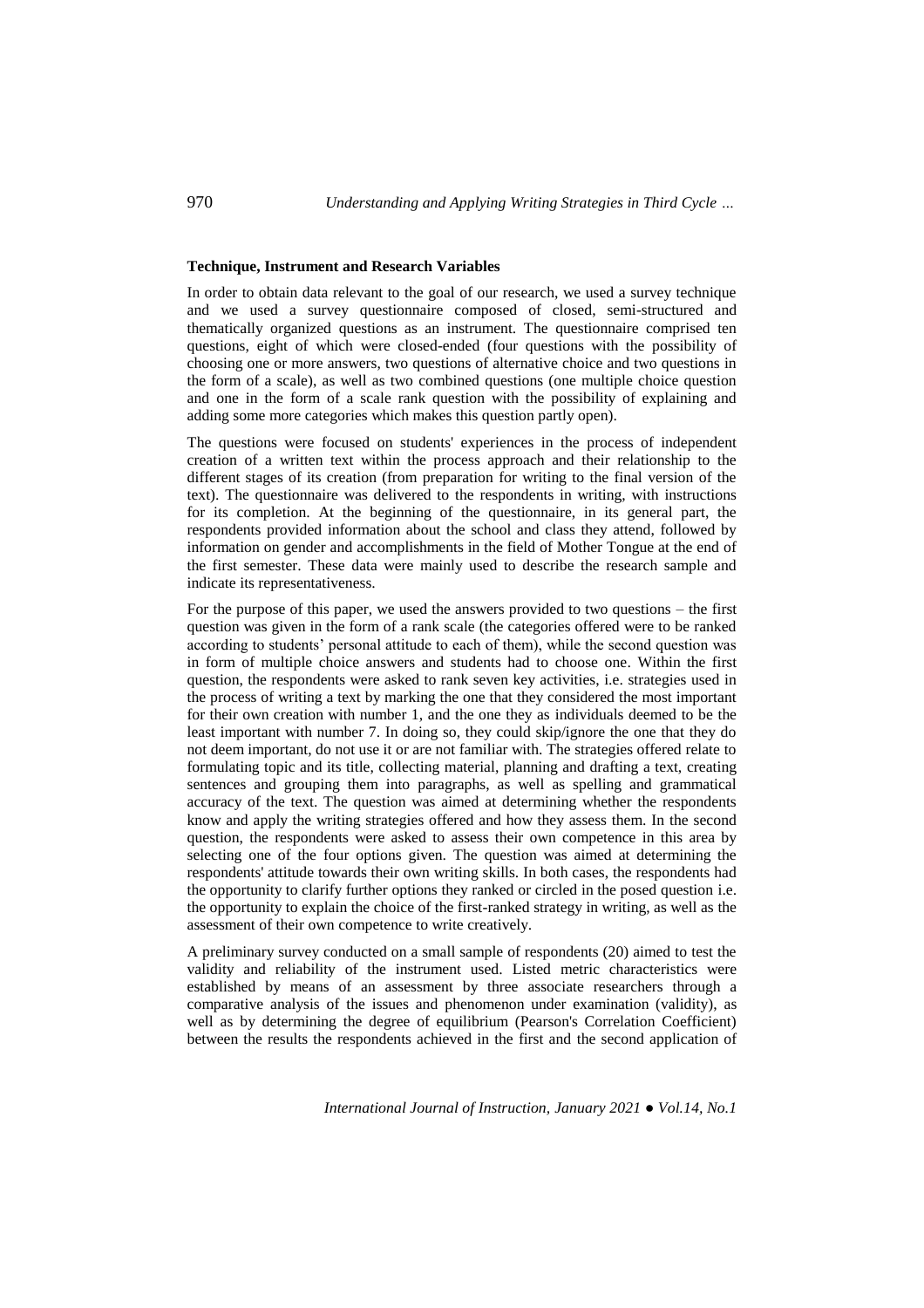instruments (reliability) (Bandjur & Potkonjak, 1999; Halmi, 2013). This degree was determined to be  $0.8$  ( $p=0.0025$ ). Afterwards, certain corrections were made to some items in order to improve the original version of the research instrument.

A dependent variable of this research is the recognition, understanding and application of different writing strategies offered within the process approach in third cycle of primary school. Independent variable is the continuous teaching of students to certain strategies, knowledge and skills needed for writing through the process approach to teaching writing.

A limitation of the research may be giving desirable answers by some of the respondents due to their wish to show good knowledge and skill in this field. We tried to prevent this situation by providing detailed information on the way the research was undertaken, the anonymity of the data, as well as the purpose for which the obtained results would be used.

By analysing the answers from the questionnaire, we obtained quantitative data, whereas the explanations of the choice of the first-ranked strategy and the assessment of students' own success in text creation provided us with a form of qualitative indicators as regards the explored issues. The program for graph-analytical and tabular processing Excel was used in the statistical processing of data. The aforementioned explanations, thematically linked to quantitative data, were presented as illustrations, explanations or confirmations of data obtained by quantitative analysis. Statistical processing of data and their analysis enabled drawing relevant conclusions regarding the research question and the goal of this research.

# **FINDINS AND DISCUSSION**

Figure 1 demonstrates the distribution of percentages per stated categories as the firstranked with regards to their significance and functionality per each individual student. All respondents distributed the offered strategies on a scale rank from 1 to 7 in accordance with the instructions, while quite a small number of them used the opportunity to provide their comments or add a new activity. However, the comments provided are rather interesting and do we will quote some of them.



Figure 1

Distribution of percentages per offered strategies as the first-ranked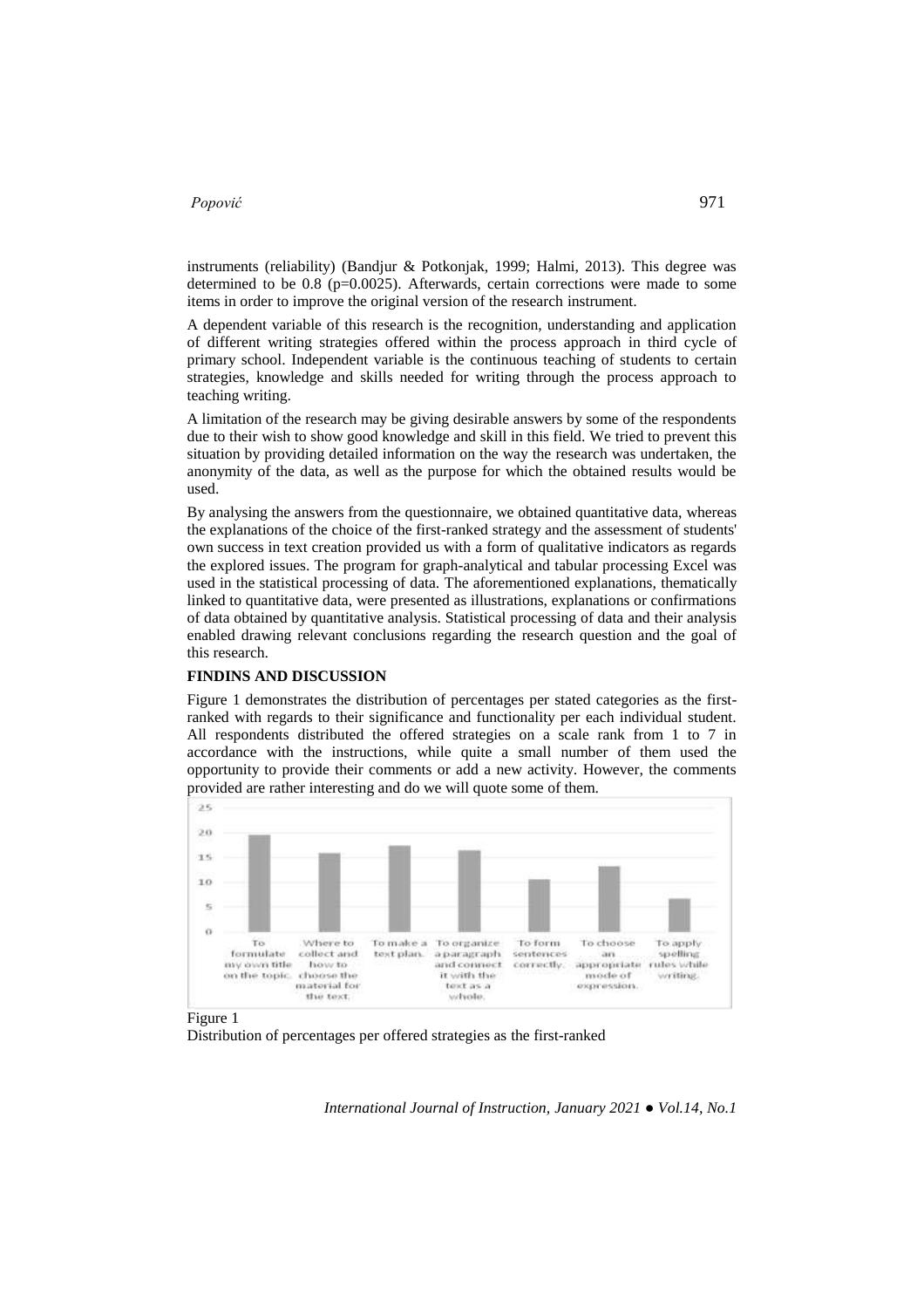The formulation of one's own title related to an assigned topic is ranked first by the students, having the highest percentage (19.16 %). When we consider the manner in which writers create, which is the strongest motivation for written linguistic production, it is clear that what is carried within oneself most intensively initiates creative energy: personal perceptions, emotions and reflections, as well as available material in terms of familiarity with and knowledge of the topic, make such attitude of students fully clear. Considering the fact that the corpus of the surveyed students had an opportunity tom choose the title with regards to previously offered topic or both the topic and the title, it is evident that they experientially emphasize this option, particularly when compared to previously undertaken research in which students, who did not have an opportunity to choose topic, emphasized this as the problem – even 33.78 % students state that the topics are related to something beyond their interest, while 27.80% mention as particular difficulty the fact that they are not able to choose the topic or its title (Popović & Novović, 2016). A writer has to be familiar with the topic so as to formulate and express the ideas which they want to communicate to the readers by means of their text.

The selection of one's own title on the offered topic is one of the ways of individualization of a teaching process – by choosing the topic which may be interesting to students, a teacher opens up an opportunity for students to create their own title with regards to their personal experience and interest, thus achieving two goals: guiding students of an early age to firmly defend their decisions and leaving sufficient possibilities for choice and expression of personal and intimate details. "Thus, the practice has shown that the choice of topic and its title by each individual in the class is the most important step in not only starting and continuing the writing, but in overall quality of children's creativity in this field" (Popović & Novović, 2016, 1248).

The strategy of finding material and content for text and its selection are ranked fourth by the students, thus following the choice of the topic, development of the plan and organization of paragraphs, with the percentage of 15.79 %. Since the phase of the socalled documentation "is actually one of a kind research of the topic" (Visinko, 2010, 10) sufficient attention has always been dedicated to it within teaching – whether by direct observing of natural and social objects, through imagination, through evoking memories and creating new units based on them or which were achieved indirectly (by reading adequate literature, observing or listening to artworks, and the like) or by combination of both sources, will depend on the topic and its title. The next and very significant step requires the students to analyse collected material so as to choose only necessary and significant details, the ones clearly demonstrated by the viewpoint as the limitation of the topic. We also emphasize here that through the process of writing, students develop important dimension of literacy competence, as they practice how to find, differ and use information which "also includes the abilities to distinguish and use different types of sources, to search for, collect and process information, to use aids, and to formulate and express one's oral and written arguments in a convincing way appropriate to the context" (European Commission [EU Commission] 2018a, 2).

We would like to emphasize the following observations of students with regards to marking this phase as the most significant one.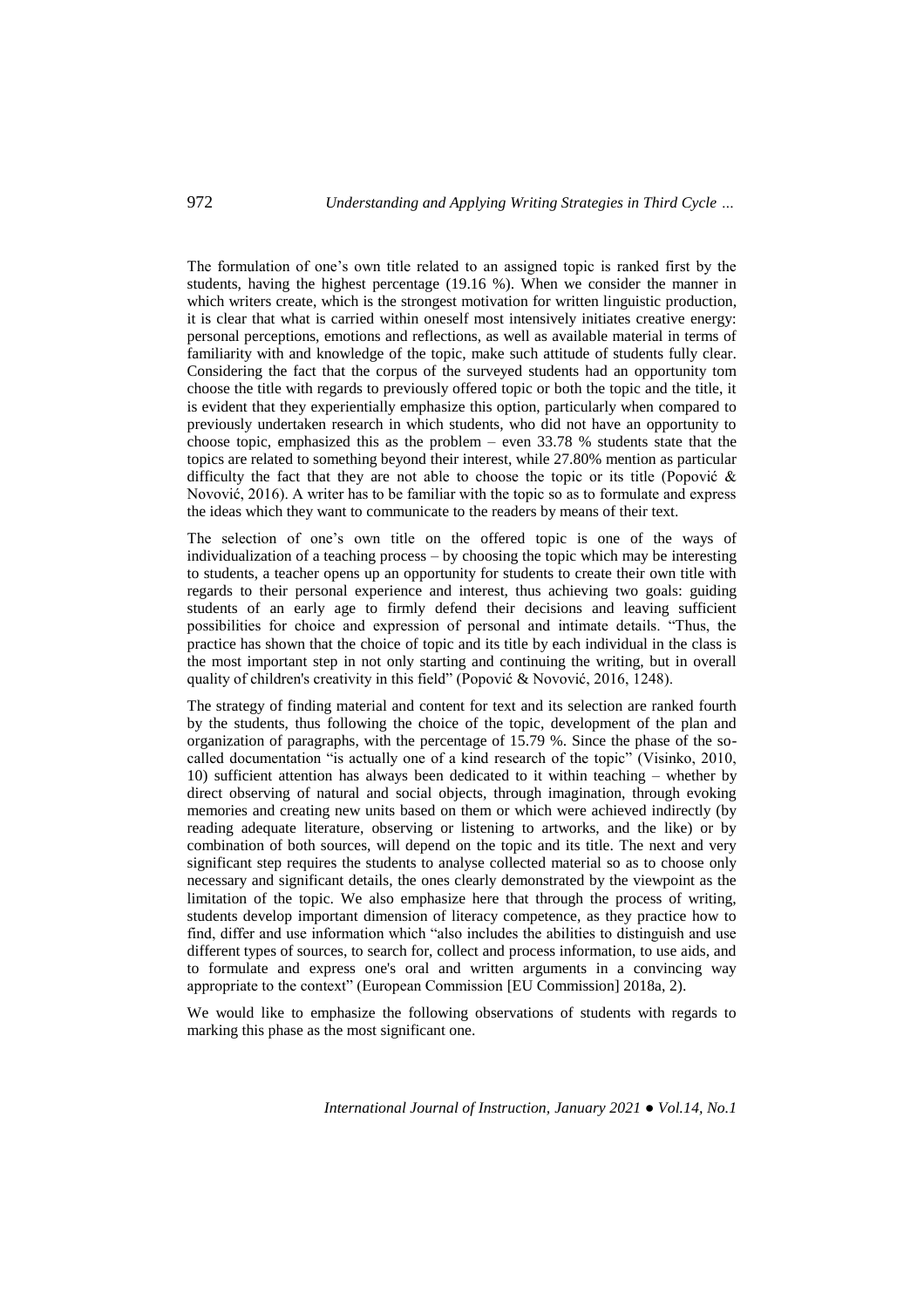"When I write in this way, I have time for everything, especially to find the content for the text. I have learnt where and how to find it. It is important to me, because I have something to write about, and frequently to learn something new ".  $(7<sup>th</sup> \text{ grade})$ 

"I rank the collection of material first, since I write down everything that comes to my mind that is related to the topic. Later, I add new content I have found and I delete redundant information. At the end, the plan of writing becomes clear which makes me more confident, and my works are evaluated by a good mark both by my teachers and by my classmates. Now, I love writing more than I used to ".  $(8<sup>th</sup> \text{ grade})$ 

"I like to collect material because then I discover and read interesting books, texts and other things related to the topic I write about. When I have sufficient content, I can select what I need for the title I have chosen. I think that is the reason why my essays are good." (9<sup>th</sup> grade)

It is clear that the respondents from all three grades recognize the importance of this strategy for the creation of an interesting, meaningful and well-structured text, logically connecting it with the development of its plan. In addition to this, they emphasize what they have learnt and what they could learn by the application of this strategy, pointing out that the skills and knowledge acquired within this process have made them become more confident in the area of writing, inclined to writing and also that their texts are better now.

The selection of the collected material is most efficiently implemented by its synthesis in the text plan, so it is not a surprise why the students positioned this strategy immediately after the choice of the topic, with 17.38 %. Through the implementation of the process approach in teaching writing, particular attention is actually dedicated to the creation of the text plan as the result of a reflection on possible distribution of the collected material and its selection with regards to the focus of the topic and key idea of the text.

High ranking of making a text plan which defines its original composition and structures the collected content confirms the fact that the respondents have recognized and understood the significance of this strategy through its application. This complex activity encourages cognitive abilities of students placing the tasks of analysis and synthesis before them, as well as the separation of important from unimportant details, classification of facts and other material and hierarchical arrangement of terms with regards to their superordination and subordination. Teaching to write should concentrate more on teaching cognitive processes that support the writing activities such as planning and arranging (Gagnon & Ziarko, 2012).

We would like to mention several observations of students who marked this strategy as the most important one:

"The plan has helped me not to meander off topic and it guided me. Now I find writing a satisfaction, not an obligation ".  $(7<sup>th</sup> \text{ grade})$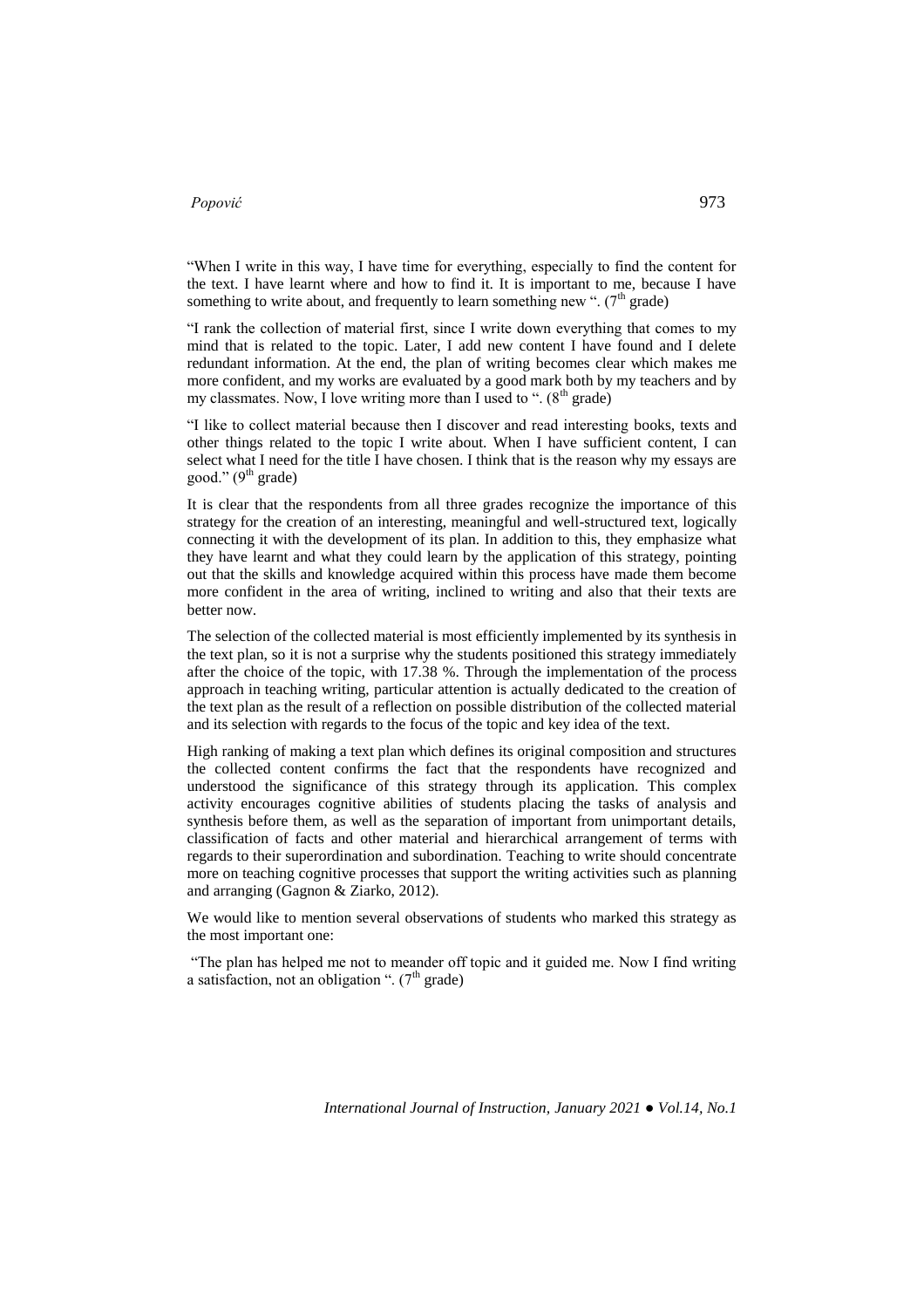"When I make and use a text plan I cannot go off-topic too much. When I did not use it, I used to write too long boring essays. The plan helps me to make my text not boring, but interesting and with a lot of descriptions ".  $(8<sup>th</sup> grade)$ 

"I did not like writing a text plan and I thought that I wrote well even without a plan. Now I see that, owing to planning, I write better, I know exactly what I want and where I will write it. My assignments are nicer ".  $(9<sup>th</sup> \text{ grade})$ 

Students recognize a text plan as a guiding factor not allowing them to ramble in writing by putting, perhaps interesting details, but less relevant for the topic. The plan also helps them understand what exactly they want to write and where to do it or how to structure the collected material. All three respondents, due to the development of a text plan, emphasize their pleasant emotion in relation to the activity of writing and personal progress: writing is not an obligation any more, but satisfaction; my text is interesting now; my assignments are nicer…

The strategy of knowing how to organize paragraphs and their linking into the text unit is ranked first by 16.5 % respondents. The strategies of the development of a text plan and selection and structuring of collected material are closely connected to this activity, and it is not by accident that students rank them first in approximate percentages. Defining text units via captions during the development of the plan provides the first guidelines for where to start and end one paragraph, or how many of them will be in certain part of its composition structure. The text is a single unit whose components are linked in certain order (links between text elements, grammatical and lexical devices uniting the sentences/expressions into the text) by which one of the seven principles of textuality is achieved – coherence principle (De Beaugrande & Dressler, 1981). Readers presume the fact about the completeness of a paragraph, primarily owing to its graphical separation. They are visually prepared for searching and discovering the main idea written about in the paragraph, as well as its greater or smaller complexity. Based on such image, they create their expectations, identify different aspects and relationships with the main idea, as well as the level of its development.

To define the beginning and the end of a paragraph as a reflection and logical unit of sub-sentence status is not easy for primary school students. As a linked range of sentences which develop one and only idea, it is also the part of the text unit which with its other parts have to be meaningfully and firmly connected. In order to appropriately develop key idea of the text, it is necessary to additionally support it by the idea of each individual paragraph and this contributes to its illustration, argumentation and proving. In the teaching process, students will understand that the length of the paragraph depends on the importance of the idea, elaborated within it, for the text as a unit – an important idea will certainly get more space in the text created by the student. In organizing paragraphs, the following principle should be adhered to: "the paragraph is an essential unit of thought in writing". The paragraph should be *unified,* with all its sentences relevant to the main point (Strunk & White, 2003).

The skill of organizing paragraphs is learned by analysing paragraphs taken out from the texts of distinguished authors – by identifying the key idea of the paragraph, and then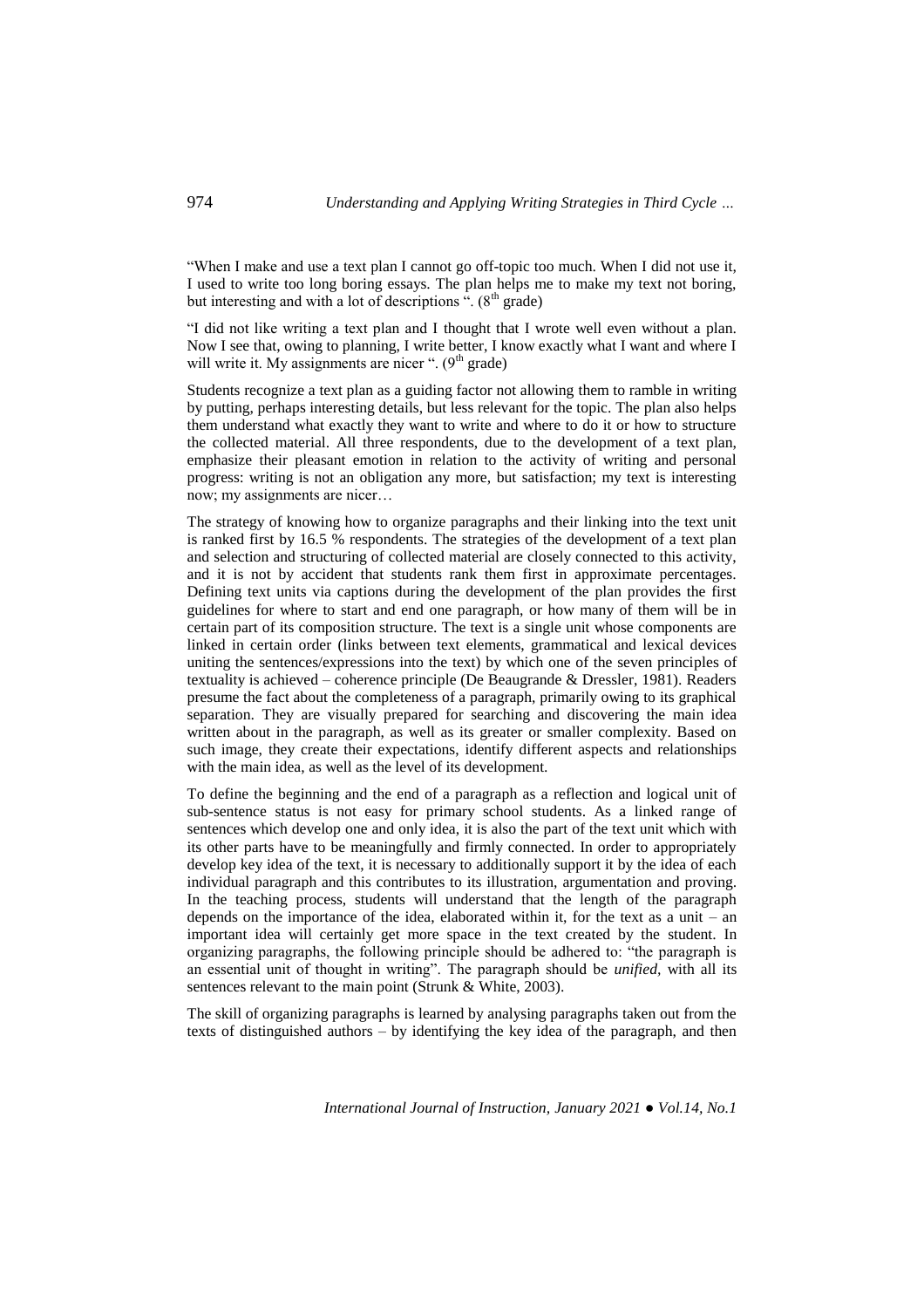those secondary ideas which additionally explain the main idea. It is also learned through analysing paragraphs in students' own assignments and the assignments of their peers, by identifying certain strengths and shortcomings in their structure.

We would like to single out the following students' observations in relation to denoting this phase as the most significant one:

"Previously, I was not certain how many paragraphs there were in the body, because it was easy for the introduction and conclusion. I think that now I do this well, because I know how to define what is the most important part of the paragraph and, then, what supports or explains the main idea. I deem that my written essays are better due to this. Now I feel more certain and I like writing ".  $(7<sup>th</sup> grade)$ 

"It is interesting for me how a paragraph is created and I use this when I write ".  $(8<sup>th</sup>$ grade)

"I think that paragraphs are important, because they show one whole in a text. When they are well defined, the text is somehow clearer and easier to read and, hence, I try to determine them in well. I notice this also when I read somebody else's text". ( $9^{\text{th}}$  grade)

It is clear that students who have undergone a continuous work on the comprehension of the essence of a paragraph and its function within a text, recognize the significance of this activity for the success of their own writing.

The correct formulation of a sentence as the first-ranked strategy appears in the percentage of 10,66, which means that the students recognize this activity as the significant one, according to our assumptions, in line with their personal needs. In the process of creative writing, cognitively powerful ideas that an author wishes to convey to readers, must be translated into a text of an equal quality and this process relies on the cognition of adequate words, types of sentences and structure of a paragraph (Jay, 2003). Although the tested age group is expected to mainly possess the skills and knowledge regarding the creation of a clear sentence as a completed thought in relation with the problematics that the text elaborates on, the exercises dedicated to the formulation of a good sentence need remain the part of language and literature teaching until the end of primary school, and even later. It is a well-known fact that many adult and educated people are not so good in "putting their thoughts down on paper", i.e. their reformulation into a written language, especially when writing skill is not practiced daily or, at least, frequently.

Astuteness demonstrated in the selection of an appropriate manner of expression is emphasized by the students in the percentage of 13,28. Recognition, comprehension and application of various forms of expression is mainly envisaged by the curriculum for a certain grade and, to that end, teachers set as a task a topic in whose elaboration one of them is dominant: description, narration, dialogue or monologue, therefore, the one which is necessary for the expression of the prepared material and the essence of the idea that the writer wishes to convey to the readers. The other forms appear as a supplement, which complements the comprehensive experience of a written form.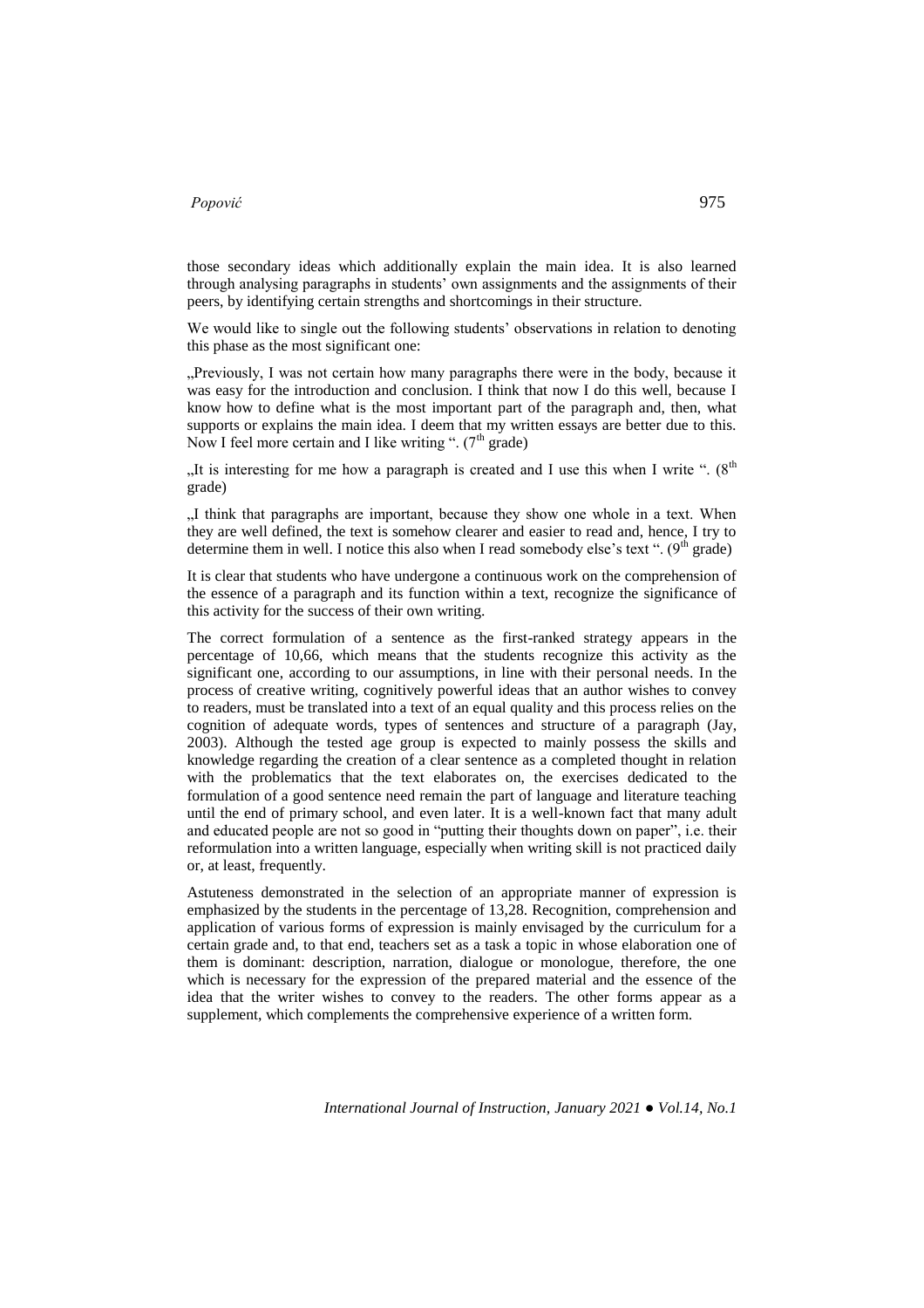Both methodologists and teachers have always assigned particular importance to the selection of the appropriate form of expression as a writing component. In order for a written essay to be a success, the collected material and the idea intended to be conveyed to the reader must be shaped through an adequate linguistic expression – whether this will be mainly narration, description, dialogue or monologue, depends upon the nature of the topic, on the idea intended to be conveyed, as well as on the gathered material. In any case, in order to produce a good written essay, students need to be familiar with all forms of expression, because they will most probably combine them in the course of writing, while one of them will be dominant. It is known that primary school students choose talking and narration more eagerly in relation to descriptions, "in particular, if we observe narration and description in contrast, it becomes clear that a student, and a human being in general, identifies more easily with moving, both the external and internal one, than with stopping in the middle of the movement for the purpose of observation" (Visinko, 2010, 41). The authors of the curriculum and teachers certainly take care about the adequacy of the forms of expression for the age of a student and, thus, the very selection of a wider topic that a teacher offers, provides the first guidelines about the form of expression which is necessary to be applied in the future work.

We would like to single out the following students' observations in relation to denoting this phase as the most significant one:

"I like describing and it is important for me to know how to do it well. When we have more time for writing, then we do everything better, which includes descriptions, as well".  $(7<sup>th</sup> \text{ grade})$ 

"The most significant thing for me is to narrate and describe the topic that I talk about in a nice manner. You should know when you should describe, when you should narrate and at which point the dialogues of the characters are important. It is good when we have enough time for this ".  $(8<sup>th</sup> \text{ grade})$ 

The comments by the students merely confirm what has been previously stated: the time is needed both for describing and narrating and they emphasize, as particularly important, the fact that they have more time than usually in the process approach. However, it is important to know which form is to be applied and when, which demonstrates that they recognize and appreciate the knowledge that they gain in order to write in a good and correct manner.

The successful application of orthographic rules is highly ranked by a low percentage of students, only 6,75% of them, most probably due to the fact that such knowledge and skills are implied when it comes to the tested age group. In the process approach, in the scope of which the students have the possibility of proofreading and editing the last version of their paper, with the utilization of the appropriate manuals (normative guides, vocabularies, language textbooks …), the orthographic correctness of the task is, by the very nature of things, attainable. Writing an advanced version, i.e. the editing of one's own text directs students toward the utilization of the appropriate manuals, normative guides and vocabularies and, thus, the students, being trained for the successful written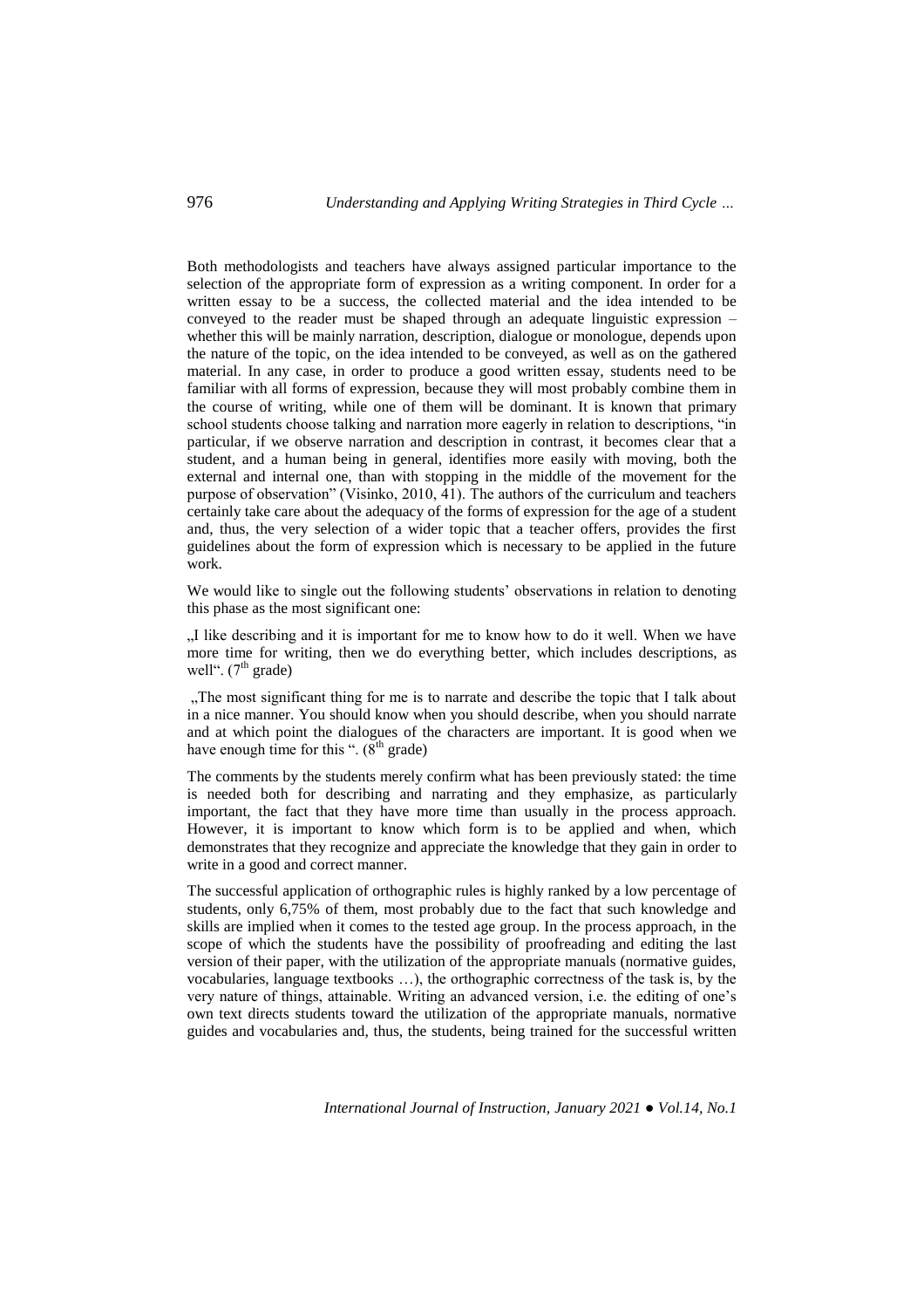communication, continuously enrich their vocabulary and apply grammatical and orthographic rules, improving the functional grammar and the language functions in general (European Commission [EU Commission], 2018a). Simultaneously, they learn how to use the mentioned manuals from the very beginning of their school education.

Based on the results obtained regarding the first question and their analysis, it is clear that the respondents recognize and apply all offered strategies and techniques of writing, giving them priority, i.e. determining their significance in relation to their own needs. In this manner, they fortify the knowledge and skills, which are necessary for the writing activity and reaffirm the attitudes that contribute to the improvement of the written creation.

The second question which we posed to the respondents was to assess themselves as writers – the extent to which they are successful in this activity, as well as to account for their opinion. The attitudes of the students regarding writing, self-efficacy, and the connections between writing and success are important issues for the teacher (Hall & Axelrod, 2014).



#### Figure 2

Overview of percentages in relation to three levels and the  $I<sub>1</sub>$  am not sure "option of the assessment of one's own successfulness in the creation of a text.

The majority of students (50,67 %) consider themselves partially successful in the creation of written texts, 35,3 % of students consider themselves completely successful, while 10 % of the respondents consider that they are insufficiently successful in this field. Only 4 % of the respondents are not certain, i.e. they cannot assess themselves regarding this activity. When it comes to the self-assessment in relation to the being successful in writing, judging by the proportion of percentages, the students mostly feel quite sure about themselves regarding this teaching subject. Although a limitation may lie in the wish to be successful and, thus, unrealistic picture about oneself, the mentioned self-assessment of the students may also be interpreted as their positive attitude toward writing activity and the manner of teaching applied at school. There are studies finding that lessons using process writing decreased students' negative views about writing (Yaylı, 2009, in Bayat, 2014).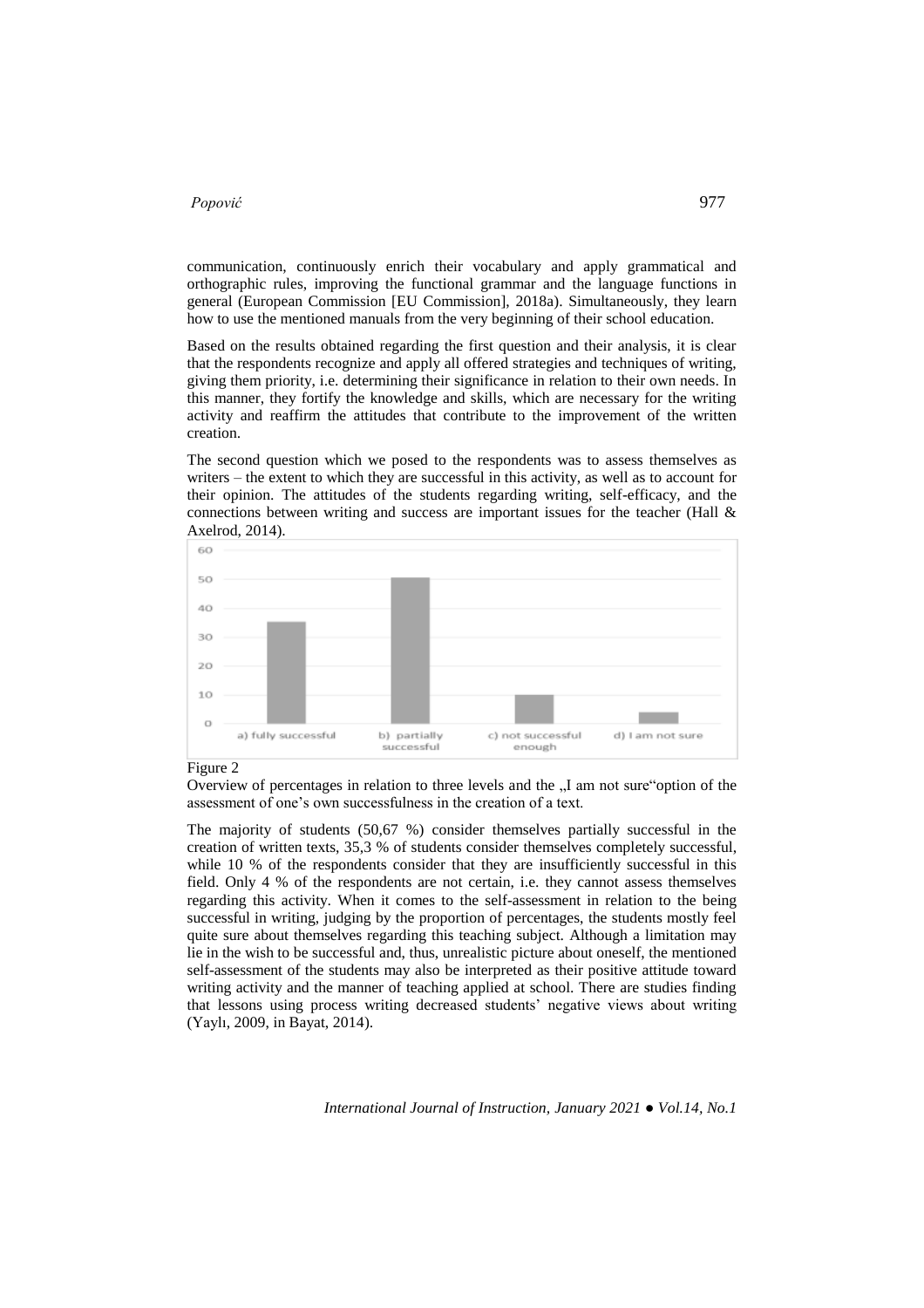A high number of students who assess that they are either partially or completely successful voiced their opinion, whereas a lower number of those who selected the third or the fourth category ventured theirs. We would like to quote several explanations stated by the students regarding this issue:

I am not certain: "I do not know how to assess myself, but I like the way we do this at school. We have more time, I can choose a title, collect the material, distribute the material in an adequate manner, correct mistakes. My teacher says that my writing is good".  $(8<sup>th</sup> \text{ grade})$ 

I am not sufficiently successful: "I think that I write better since we have been able to select a topic and since we have had more time to do this, but in my opinion I am still not successful enough".  $(7<sup>th</sup> \text{ grade})$ 

I am partially successful: "I think that I know how to select the material and to distribute it in an appropriate manner, I also know how to make a plan. I am always afraid whether my sentence is good, whether I have described the characters sufficiently. I am also not certain whether my story is long enough ".  $(8<sup>th</sup> grade)$ ; "The title that I choose and the point of view, as well as the text plan, help me not to write about unimportant things and not to meander off-topic. Sometimes, it is hard for me to come up with a conclusion. I think that I could work on improving my style. I do not always like the way I do this ".  $(9<sup>th</sup> grade)$ 

I am successful: "I like to write and write, even when I am not at school. I often read my essays in the classroom and my teacher always commends my work. I have learnt how to collect the material, make a plan, what a good paragraph looks like … I particularly like the fact that I can choose my title. I like writing descriptions. I do not make grammatical mistakes. I think I am successful because of all of this ".  $(8<sup>th</sup> \text{ grade})$ ; "I think I am successful, because I use the plan to distribute the collected material in a good manner, which is the reason why the composition of my essay is good. It is significant for me that I can choose a title within a broader topic offered by the teacher, because then I am able to write about the subject which interests me most and that I know a lot about. It is also convenient for me that I have the time to do this well and that I am able to correct mistakes ".  $(9<sup>th</sup> \text{ grade})$ 

The percentage of those who do not dare to assess themselves, as well as those who deem themselves not successful enough is low. However, they also emphasize a positive attitude toward the strategies that are applied in the course of writing, noticing that some of these strategies help them be better in writing. The respondents who assess themselves as partially successful precisely state the strategies they have acquired, but also quote the particularities which still pose them difficulties. The students who assess themselves as successful point out almost all strategies which we have examined as something they are skillful at and what they do well and which finally results in a successful written essay.

The fact that even 87,33 of the total number of respondents feel quite certain in the area of written creative work and that they link such an attitude to acquiring of the writing strategies which they gain in the scope of the process approach to teaching of writing at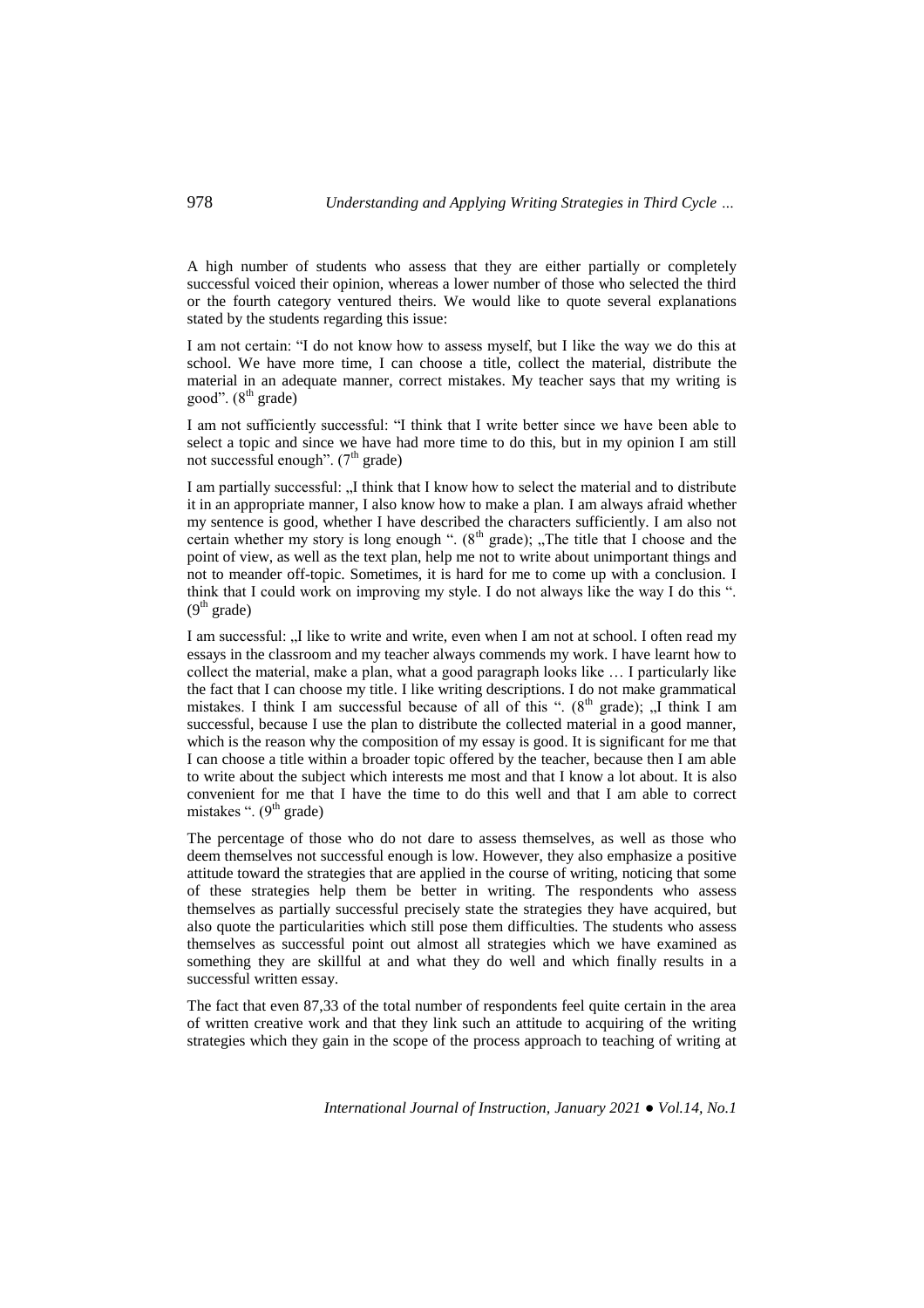school, is one more confirmation that the respondents know, understand and apply them in accordance with their own capabilities. They also assign priority to them, governed by their own needs, reinforcing those skills and knowledge which they have, in the course of writing, assessed as their shortcomings or which the teacher indicated to them as the ones to work on. In any case, individual process of writing during which the students are granted certain freedom in several of its segments opens the possibility of in-depth application of the offered writing strategies while students, assessing the efficiency of each of them for their own writing, allocate the appropriate space and time in their creative impetus. "In teaching to write adopting process based approaches and applications, directing to activity based paradigmatic lessons within teacher-student and student-student interaction and performing more activities regarding writing strategies will be effective for producing texts both in artistic and scientific platform concerning the writing skills of the students" (Sezgin, 2018, 69).

#### **CONCLUSIONS**

In accordance with the previously presented problem of research and its objective, as well as the hypothesis which originated from it, we may state that the obtained results demonstrate that:

- the students of third cycle recognize, understand and apply the writing strategies (precise and clear title, utilization of different sources of information, structuring of the collected material, the manner of its presentation…), taught by their teachers as partof the process approach at school – from the selection of a topic and its title to linguistic and orthographic correctness of the task
- all the offered strategies are deemed important by students, but choosing a topic and making a text plan are ranked first by the highest percent of them, which indicates the particular importance of applying these strategies in the process of teaching writing in primary school.
- most students assess themselves as a successful creator of written text, citing strategies that have contributed to this, as well as those whose application should be enhanced
- their application enables acquiring of certain knowledge, skills and attitudes, which are necessary for the successful creative writing and it contributes to their feeling of competence in this field
- that the process approach in teaching text organization enables successful creation of a text, as the important segment of literacy competence and that the process approach contributes to reaching literacy competence in its entirety.

It is known that high confidence in one's own writing capabilities – competence and selfefficacy in writing (Nikčević-Milković, 2016) additionally motivates students for creative written creation and such a feeling, through a feedback, has impact on fostering intrinsic motivation and fuels the desire for finding better strategic solutions, which in turn leads to higher achievements in the field of writing (Graham & Harris, 2000; Nikčević-Milković, 2016; Zimmerman & Riesemberg, 1977). Judging by their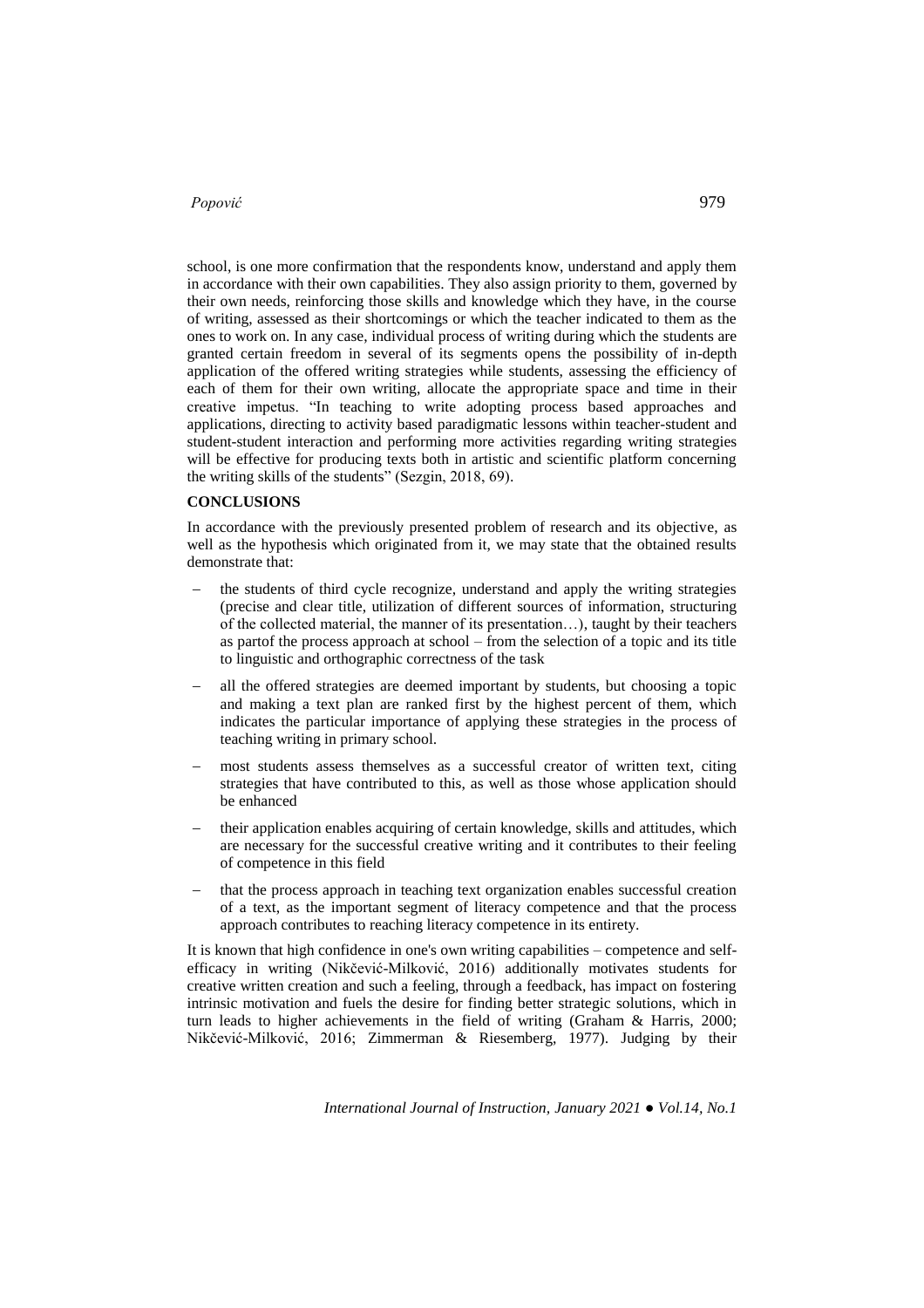statements, such a competence encourages and motivates them, and it contributes to their wish and will to produce through creative writing. Thusly, students gradually become more skillful authors of texts and written expression becomes ever more adequate instrument of expression and at the same time affects voicing their thoughts and feelings, ideas and attitudes (Steele et al., 1998).

The obtained results suggest that students be continuously taught these writing strategies and that the application of these strategies in the text-creating process be more intensive. Subsequent research should focus on analyzing and assessing students' texts, in order to study the effects of applying these writing strategies.

#### **REFERENCES**

Arıcı, A. F., & Kaldirim, A. (2015). The Effect of The Process-Based Writing Approach on Writing Success and Anxiety of Pre-Service Teachers. *Anthropologist,* 22(2), 318- 327**.**

Bayat, N. (2014).The Effect of The Process Writing Approach on Writing Success and Anxiety. *Educational Sciences: Theory & Practice*, 14(3), 1133-1141.

Bandjur, V. & Potkonjak, N. (1999). *Metodologija pedagogije* [Metodology of pedagogy]. Beograd: Savez pedagoških društava Jugoslavije.

Dayson, A. & Freedman S. W. (2003). Writing. In J. Flood, D. Lapp, J. R. Squire & J. M. Jensen (Eds). *Handbook of research on teaching the English language arts* (2<sup>nd</sup> ed.). Mahwah, NJ: Lawrence Erlbaum Associates.

Djordjić, S. (2014). *Keativno pisanje, opšte teorije kreativnog pisanja sa primjerima.* [*Creatve Writing, General Theory of Creative Writing with Examples].* Niš: Filozofski fakultet.

Eco, U. (2011). *Confessions of Young Novelist.* Harvard, USA: Harvard University Press.

Emig, J. (1967). On teaching composition: Some hypotheses as definitions. Research in The Teaching of English, 1(2), 127-135. Retrieved from http://files.eric.ed.gov/fulltext/ED022783.pdf 06/21/2020

Emig, J. (1971). The composing processes of twelfth graders (Research Report No. 13). Urbana, IL: National Council of Teachers of English.

Englert, C. S., Stewart, S. R. & Hiebert, E. H. (1988). Young writer's use of text structure in expository text generation. *Journal of Educational Psihology,* 80(2):143-151.

European Commission (2018). *Proposal for a COUNCIL RECOMMENDATION on Key Competences for LifeLong Learning*, Brussels. Available at [https://ec.europa.eu/education/sites/education/files/swd-recommendation-key](https://ec.europa.eu/education/sites/education/files/swd-recommendation-key-competences-lifelong-learning.pdf.%20Accessed%2012%20September%202018)[competences-lifelong-learning.pdf. Accessed 12 September 2018](https://ec.europa.eu/education/sites/education/files/swd-recommendation-key-competences-lifelong-learning.pdf.%20Accessed%2012%20September%202018)

European Commission (2018a). *ANNEX to the Proposal for a Council Recommendation on Key Competences for Lifelong Learning*, Brussels. Available at [https://ec.europa.eu/education/sites/education/files/annex-recommendation-key](https://ec.europa.eu/education/sites/education/files/annex-recommendation-key-competences-lifelong-learning.pdf.%20Accessed%2012%20September%202018)[competences-lifelong-learning.pdf. Accessed 12 September 2018](https://ec.europa.eu/education/sites/education/files/annex-recommendation-key-competences-lifelong-learning.pdf.%20Accessed%2012%20September%202018)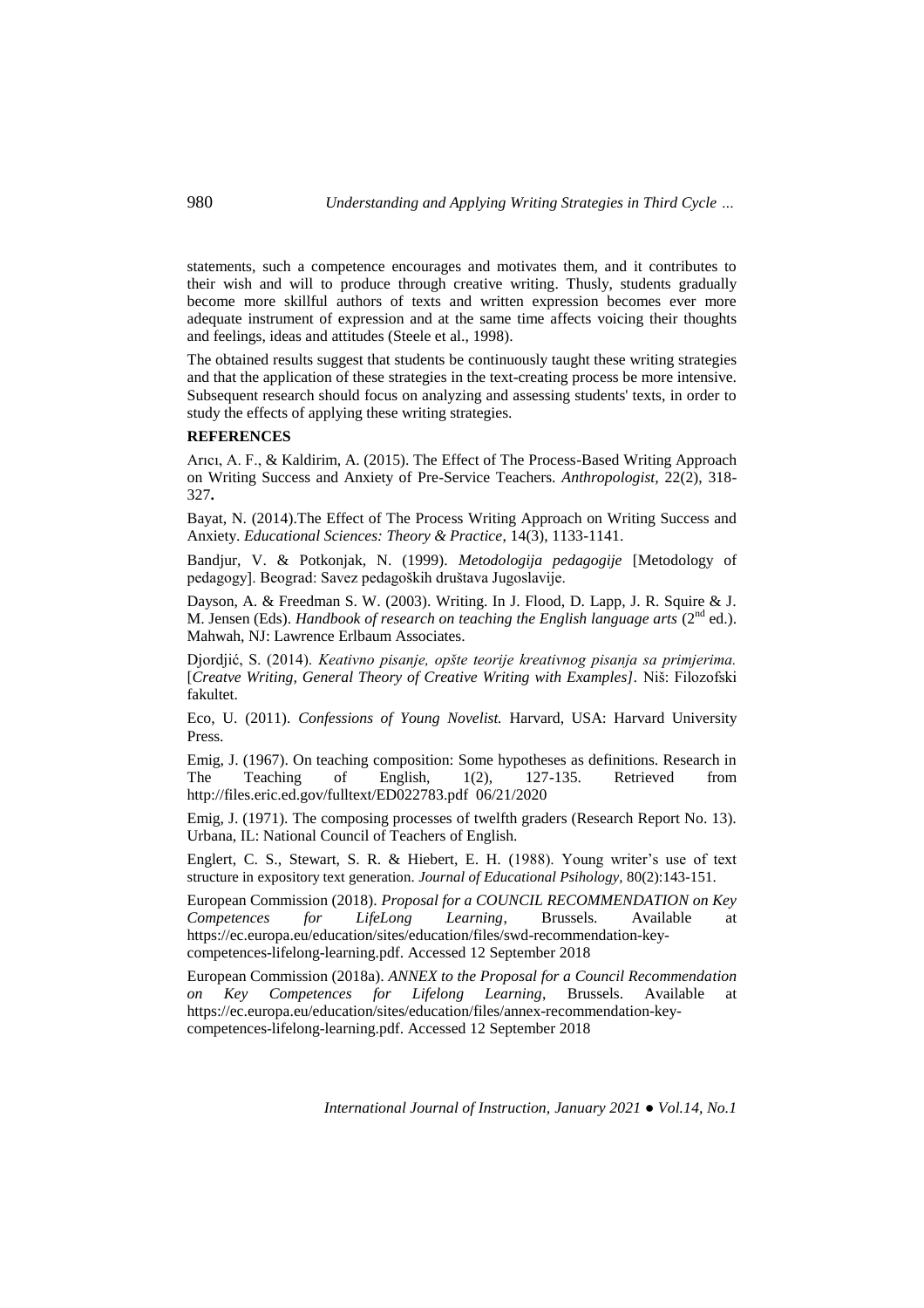Flower, L. & Hayes, J. R. (1981). A cognitive process theory of writing. College Composition and Communication, 32(4), 365-387.

Gagnon, R., & Ziarko, H. (2012). The writing of expository texts in early grades: what predicative analysis teaches us. *US-China education review a,* 10, 885-891.

Gains, P. & Graham B. (2011). Making space for expressive and creative writing in African primary Schools: a two-site action research study in Kenya and South Africa. *Reading and writing*, 2(1):77-94.

Graham, S. & Harris, R. K. (2000). The Role of Self-Regulation and Transcription Skills in Writing and Writing Development, *Educational Psychologist,* 35(1):3*-*12. [https://doi.org/10.1207/S15326985EP3501\\_2](https://doi.org/10.1207/S15326985EP3501_2)

Graham, S., McKeown, D., Kiuhara, S. & Harris, K. R. (2012). A meta-analysis of writing instruction for students in the elementary grades. Journal of Educational Psychology, 104(4), 879-896. doi:10.1037/a0029185

Graham, S. & Perin, D. (2007). A meta-analysis of writing instruction for adolescent students. *Journal of Educational Psychology,* 99(3), 445-476. doi:10.1037/0022- 0663.99.3.445

Graham, S., & Sandmel, K. (2011). The process writing approach: A meta-analysis. *Journal of Educational Research,* 104(6), 396-407. doi:10.1080/00220671.2010.488703

Graves, D. H. (1983). *Writing: Teachers and children at work.* Portsmouth, NH: Heinemann.

Graves, D. H. (1994). *A fresh look at writing.* Portsmouth: Heinemann.

Grosman, M. (2010). *U obranu čitanja, čitatelj i književnost u 21. stoljeću* [In defense of reading, reader and literature in the 21st century]. Zagreb, Croatia: Algoritam, Traduki.

Hall, A. H. & Axelrod, Y. (2014). "I am kind of a good writer and kind of not": examining students' writing attitudes. *Journal of research in education,* 24(2).

Halmi, A. (2013). *Temelji kvantitativne analize u društvenim znanostima.* [Foundations of Quantitative Analiysis in the Social Sciences]. Zagreb: Alinea.

Hayes, J. R. & Flower, L. (1980). Identifying the organization of written processes. In L. W. Gregg, & E. R. Steinberg (Eds.). *Cognitive processes in writing* (pp. 3-30). Hillsdale, NJ: Lawrence Erlbaum Associates.

Hayes, J. R. & Flower, L. (1986). Writing research and the writer. *American Psychologist,* 41(10), 1106-1113. doi:10.1037/0003-066X.41.10.1106

Ispitni centar Crne Gore [Examination Center of Monetnegro] (2017). *PISA 2015. u Crnoj Gori, rezultati* [PISA 2015 in Montenegro, Results]. Podgorica: Ispitni centar Crne Gore.

Jay, T. B. (2003). *The Psychology of Language*. New Jersey: Pearson Educaton.